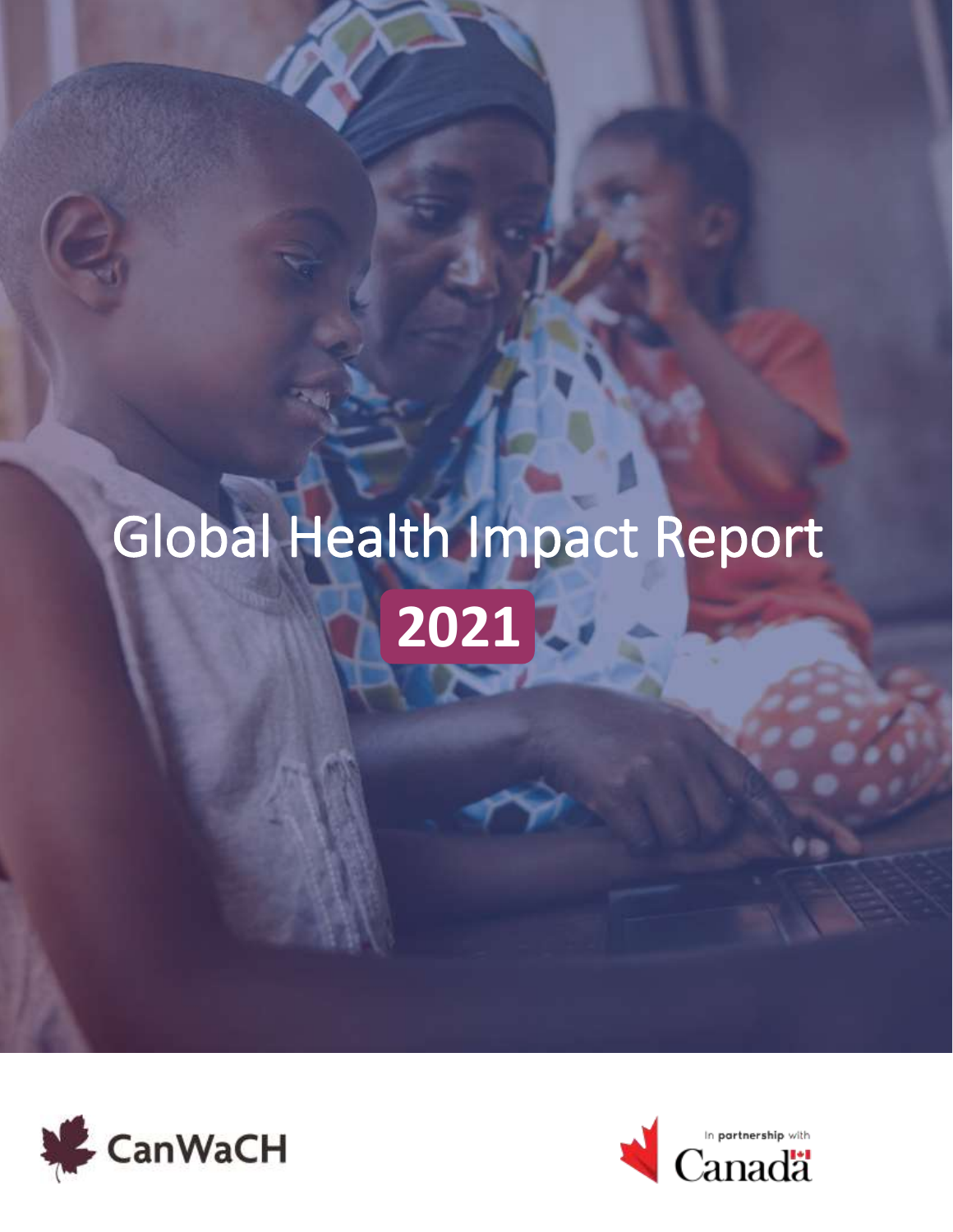### Table of Contents

| Introduction                                                                                                                                       | $\overline{2}$ |
|----------------------------------------------------------------------------------------------------------------------------------------------------|----------------|
| Methodology                                                                                                                                        | 3              |
| <b>Project Explorer Data</b>                                                                                                                       | 4              |
| A Global Snapshot                                                                                                                                  | $\overline{4}$ |
| Data Spotlight: Sexual and Reproductive Health & Rights                                                                                            | 8              |
| <b>Emerging Data: Humanitarian Initiatives</b>                                                                                                     | 10             |
| <b>Emerging Data: Canadian Efforts</b>                                                                                                             | 11             |
| <b>Innovation in Data</b>                                                                                                                          | 13             |
| Context                                                                                                                                            | 14             |
| 2018-2021: By the Numbers                                                                                                                          | 15             |
| Lab 1: Adolescent sexual and reproductive health and rights: Generating evidence<br>and strengthening country capacity                             | 17             |
| Lab 2: Harmonized Health Impact & Partnership Metrics to Accelerate Knowledge<br><b>Sharing and Utilization</b>                                    | 21             |
| Lab 3: Collecting Data on Sexual & Reproductive Health (SRH) in Humanitarian Settings                                                              | 23             |
| Lab 4: Maximizing use of existing data to strengthen program design, evaluation & impact                                                           | 26             |
| Lab 5: Improving gender equality and nutrition data for women, children<br>and adolescent girls                                                    | 29             |
| Lab 6: Improving the Measurement of Sexual and Reproductive Health and Rights,<br>Women's Empowerment and Gender Equality in Humanitarian Settings | 32             |
| Looking Back, Looking Forward                                                                                                                      | 35             |
| Acknowledgements                                                                                                                                   | 36             |
|                                                                                                                                                    |                |



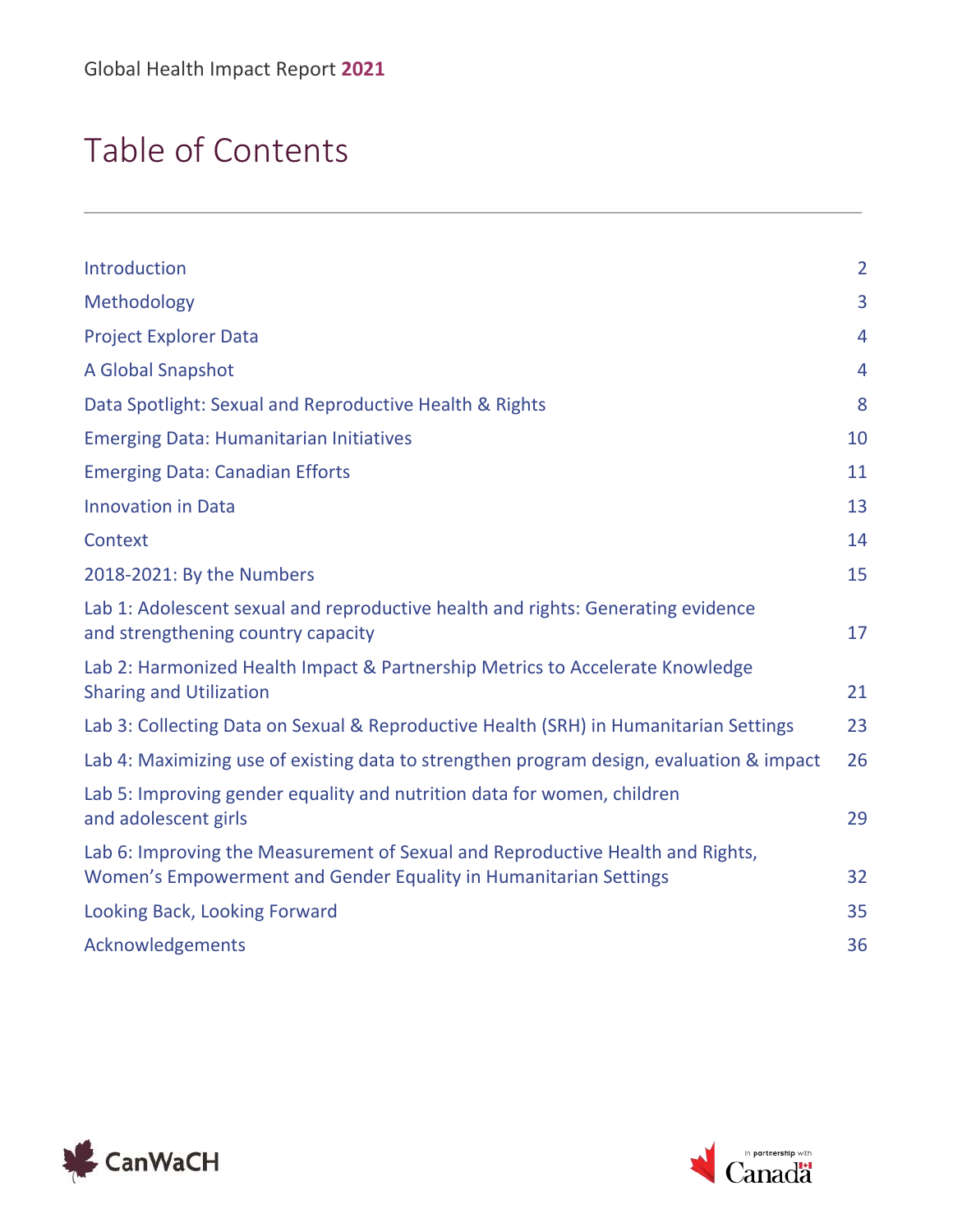### <span id="page-2-0"></span>Introduction

"Change is the only constant". This past year has continued to show how profoundly true this adage is, in both the global health sector and the world at large. Together, we face the interconnected but independent triple threat of COVID-19, the Climate Crisis and growing global instability leading to devastating new and protracted Conflicts. Underpinning these three 'C's is a deepening of the inequities that jeopardize the health and rights of women, youth, children, and their communities. This year certainly does not mark the first time the world has faced these issues. Yet the pace of change has made it difficult to find our footing – let alone make meaningful progress.

Constant change can seem overwhelming, but it can also bring with it opportunities for reflection and creativity. This past year has also brought remarkable and much needed change to our sector in terms of the power of information.

Community-led, anti-colonial, and localized orientations to global cooperation and evaluation are no longer framed as 'interesting discussions' but urgent priorities demanding our attention. We are adapting to virtual methodologies and challenging long-held assumptions about how evaluation is done and for whose benefit it is undertaken. For the first time, we have sector data on anti-racism efforts in our organizations and operations, and we are talking about the foundational change that is needed to actively resist racism in our work. We are also sharing information on an unprecedented scale, with more and more organizations and funders committing to transparent and timely data communication, both domestically and globally.

Within CanWaCH, 2021 was also a year of renewal and growth. We have moved into a new chapter of our mandate, guided by a strategic plan that will guide us for the next 5 years. As part of this, CanWaCH has made an explicit commitment to advancing thought leadership, mobilizing evidence, and deepening partnerships. This annual Global Health Impact Report is one channel through which we action this commitment, and in the years to come, we anticipate co-creating a variety of guides, tools and research to inform, inspire and empower our sector. Co-creation is the key – together with you, we aim to identify and prioritize those topics that will make the greatest impact for the lives and rights of people worldwide.

This year's report is more compact than some of our previous reports, reflecting the fact that much of this year was spent re-evaluating and reorganizing our approaches amid a changing world. We hope that the data within it is as useful as always, and that the future reflections on evidence gaps and opportunities will provide a launch point for the deep work we will embark on together in the year ahead.



In solidarity, Julia Anderson, CEO

Arders



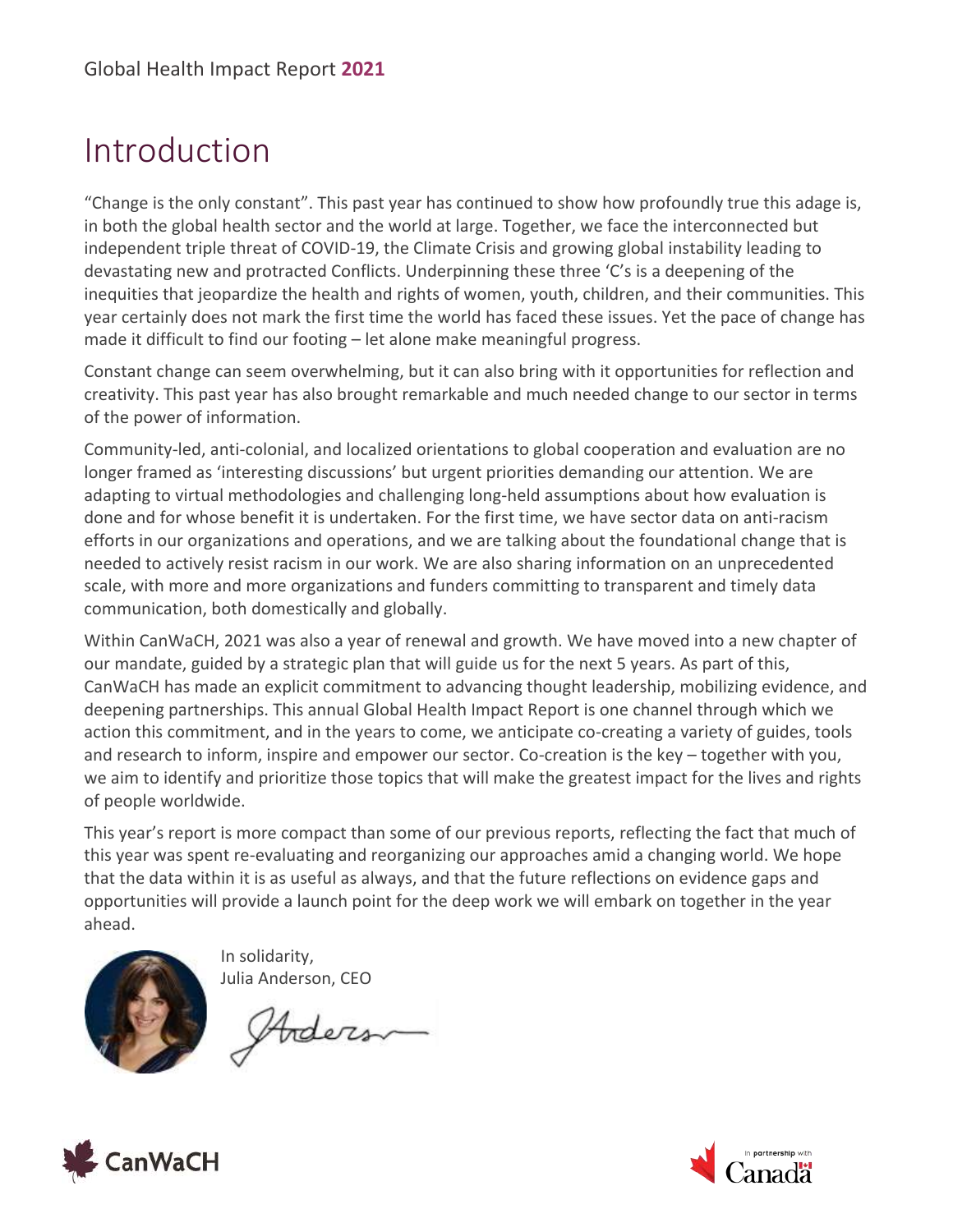# <span id="page-3-0"></span>Methodology

The CanWaCH Project Explorer provides valuable aggregate analysis of the scale and scope of Canada's work in global health and gender equality since 2010, along with interactive digital tools for analysis and interpretation. It captures projects from CanWaCH members and non-members, including Canadian and non-Canadian civil society organizations, academia, multilateral institutions, bilateral commitments, and private sector actors.

The data included in this report is a culmination of multiple targeted outreach efforts by CanWaCH to members and non-members, supplemented by or triangulated with online search of websites and published materials, including the Global Affairs Canada Project Browser. Organizations are also able to contribute data at any time of year, via CanWaCH's Project Explorer platform. In all cases, CanWaCH collects robust data across 20 primary data fields. Data is sourced in either English or French, and translation to the other official language is provided by CanWaCH. Unless otherwise specified, all financial figures presented in this report are in Canadian dollars.

As the Project Explorer is a living tool generated with the sector from projects that are very new or have long-since closed, it contains some projects that have limited available data. It may also not include data on active projects that, for reasons of safety for participants and staff, cannot be fully disclosed publicly. Wherever relevant, sample sizes are noted. While numbers are accurate at the time of publication, please visit the website for the most recent figures. As always, we are particularly grateful to the CanWaCH Metrics Working Group for their contributions to our work and analysis. Our methodology and standard operating procedures are available [here.](https://canwach.ca/data-exchange/methodology-policies-and-standard-operating-procedures/)



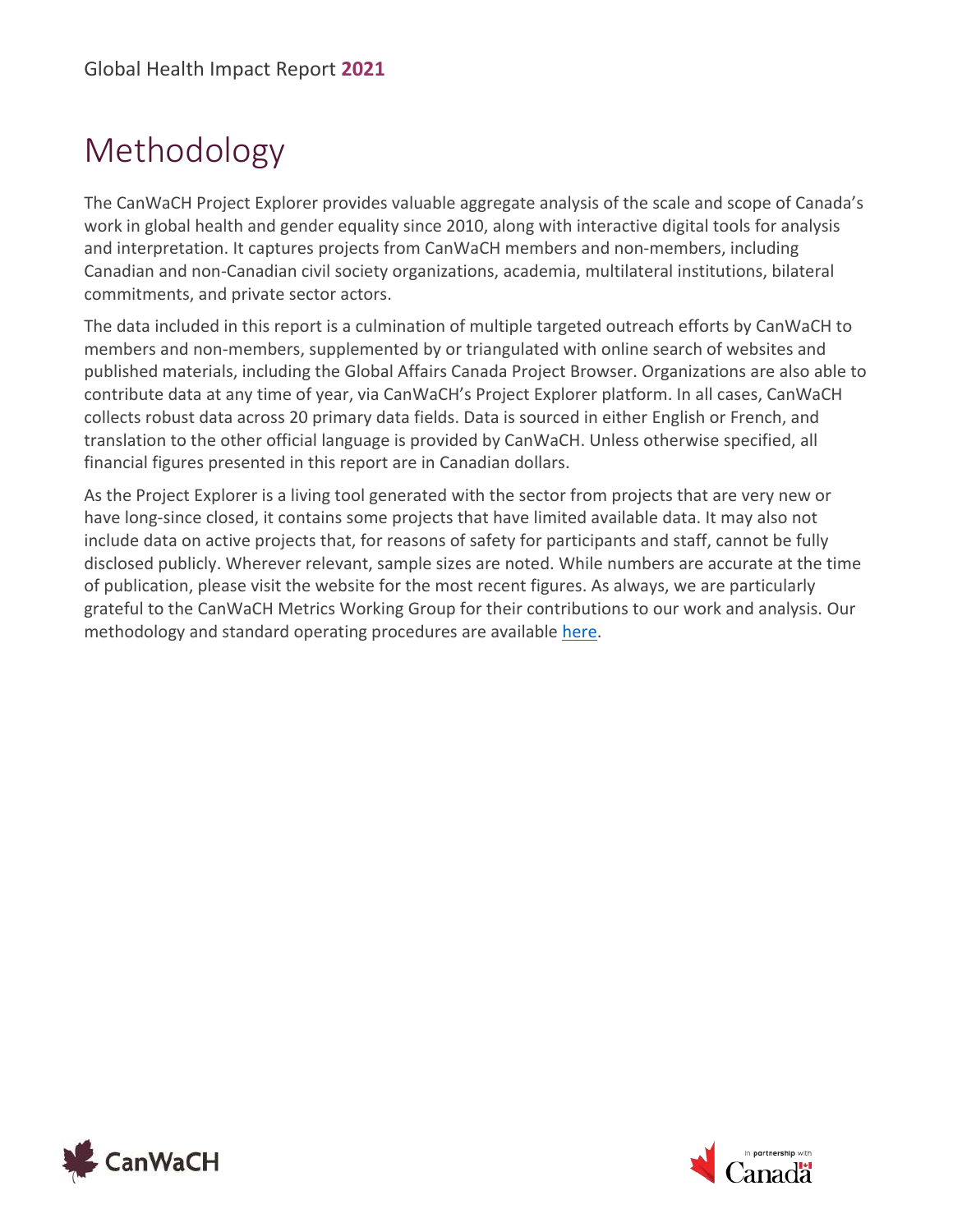### <span id="page-4-0"></span>Project Explorer Data



Data for this report was extracted from the CanWaCH Project Explorer, an open access tool that showcases the full spectrum of Canadian contributions in global health and gender equality through interactive maps, visuals and detailed project-level data. This includes a wide range of data on projects funded by the Government of Canada as well as other funding sources. The Project Explorer currently holds 1318<sup>1</sup> development and humanitarian initiatives from 2010 to present, spanning across 158 countries, with a total combined funding of CAD \$15,509,912,828.

# <span id="page-4-1"></span>A Global Snapshot

#### **WHERE WE WORK**

During the period analyzed (2010-2021), the following countries received the highest overall amount of funding from the reported projects:

#### **Top 10 countries by Total Value of Reported Projects<sup>2</sup>**

| Rank | Country  | <b>Total Combined Value of</b><br><b>Reported Projects</b> |
|------|----------|------------------------------------------------------------|
|      | Tanzania | \$752,563,424                                              |
|      | Ethiopia | \$736,918,111                                              |

*1 Sample size: 1318 from all available funding sources*

*2 Sample size: 1039 projects*



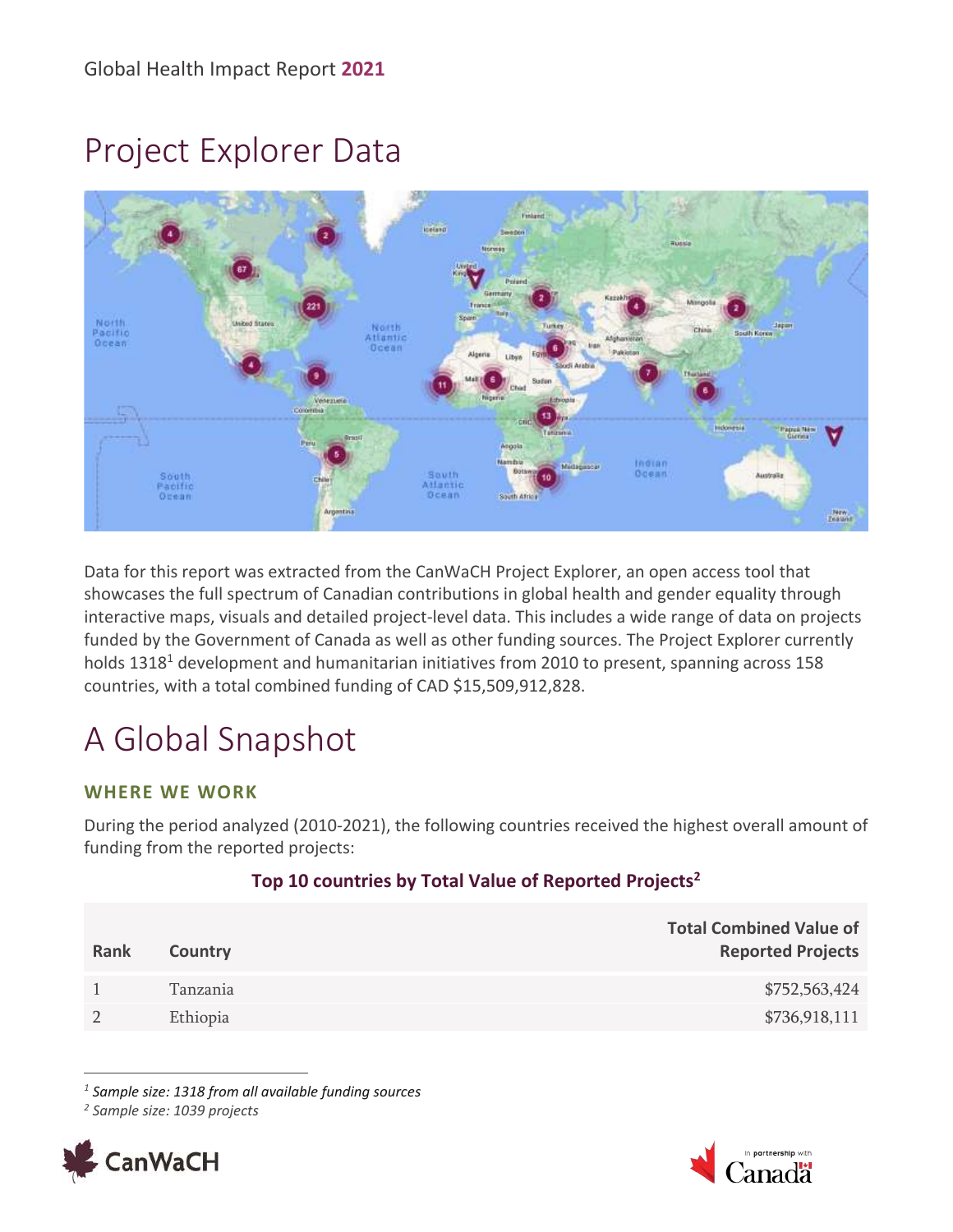#### Global Health Impact Report **2021**

| 3  | Bangladesh  | \$647,870,204 |
|----|-------------|---------------|
| 4  | Afghanistan | \$644,735,344 |
| 5  | Mali        | \$606,845,367 |
| 6  | Haiti       | \$583,099,701 |
|    | Mozambique  | \$574,150,143 |
| 8  | Ghana       | \$481,168,888 |
| 9  | South Sudan | \$470,042,922 |
| 10 | Nigeria     | \$344,443,540 |

#### **WHAT WE WORK ON**

In terms of priorities, the global health issues with the most fund allocations between 2010 and 2021 were:

#### **Top 5 Global Health Areas of Focus<sup>3</sup> by Total Value of Reported Projects**

| Rank          | <b>Area of Focus</b>                                               | <b>Total Combined Value</b><br>of Reported Projects | Percentage<br><b>Distribution</b><br><b>Amount</b> |
|---------------|--------------------------------------------------------------------|-----------------------------------------------------|----------------------------------------------------|
|               | Infectious & Communicable Diseases                                 | \$2,543,644,158                                     | 27.85%                                             |
| $\mathcal{D}$ | <b>Nutrition</b>                                                   | \$1,607,307,764                                     | 17.60%                                             |
| 3             | Sexual Health & Rights <sup>4</sup>                                | \$1,324,032,306                                     | 14.50%                                             |
| 4             | Reproductive Health & Rights incl.<br>Maternal Health <sup>4</sup> | \$1,098,132,945                                     | 12.02%                                             |
|               | Primary Health Care                                                | \$1,026,177,454                                     | 11.24%                                             |

#### **WHO WE WORK WITH**

From a subset of projects reporting population data<sup>6</sup>, projects are reaching or planning to reach at least:

| 1,999,402,007 <sup>5</sup>     | <b>Across</b> | With a combined total project budget of |
|--------------------------------|---------------|-----------------------------------------|
| People of all ages and genders | 93 countries  | \$5,022,121,580                         |

*<sup>3</sup> Sample size: 833 Projects*

*<sup>6</sup> Direct population sample size: 520 projects with a total reach of 1.802,507,875 people. Indirect population sample size: 146 projects with a total reach of 196,894,132 people. Please note: projects include information on population reached* 





<sup>4</sup> *Sexual health and rights includes activities regarding sexually transmitted infections, sexual relationships, discrimination based on sexuality, etc. Reproductive health and rights, including maternal health, includes all aspects of reproductive functioning including maternal care, family planning, safe abortion access, etc.*

*<sup>5</sup> Population numbers reflect figures as reported from contributing organizations. Contributions are given guidelines to ensure reporting consistency and to avoid doubled-counting.*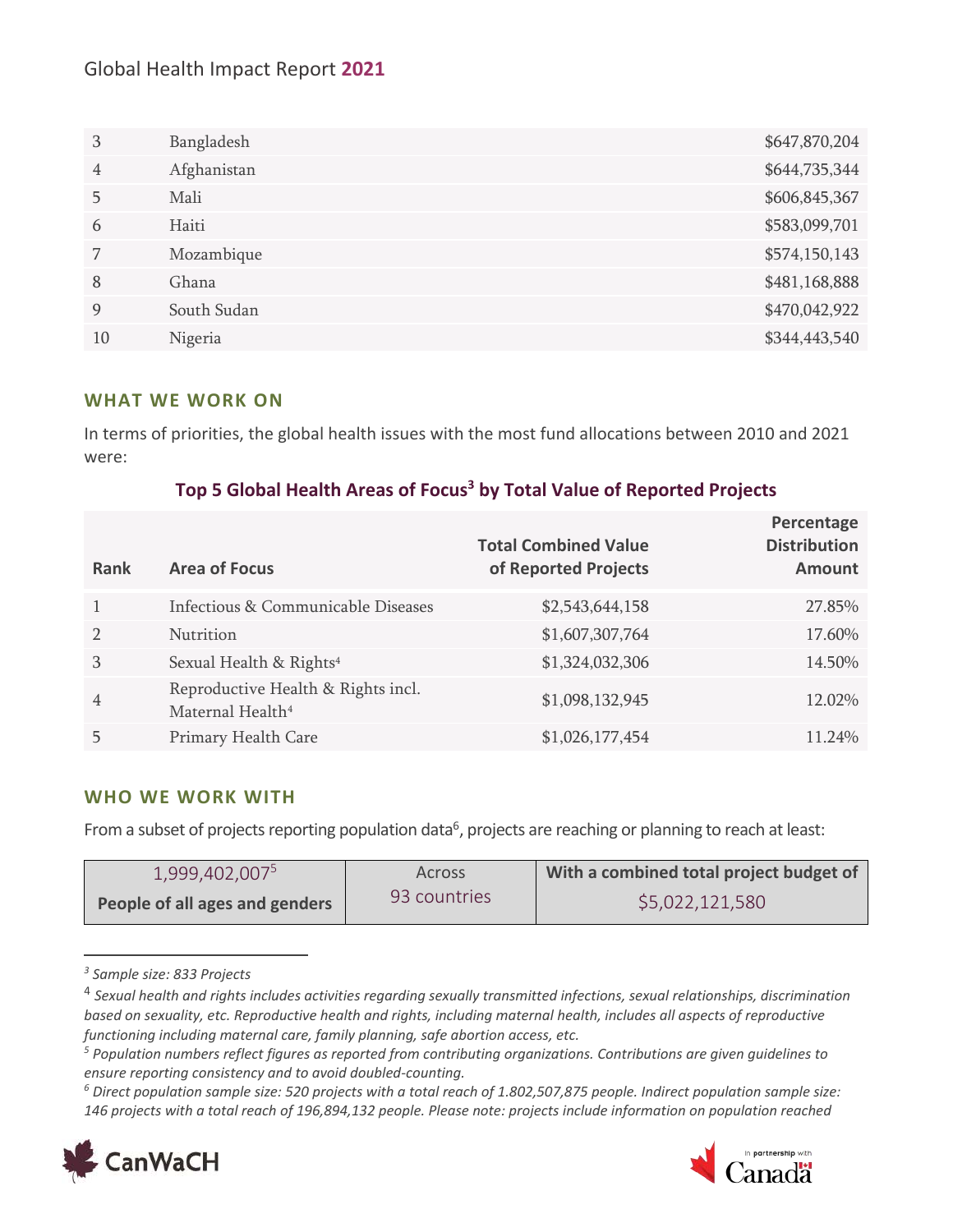| When data on age and gender are combined,7   |                                         |
|----------------------------------------------|-----------------------------------------|
| 59%                                          | 63.5%                                   |
| of projects included adult women (18+ years) | of projects included adolescent girls   |
| 88.2%                                        | 21.1%                                   |
| of projects included girls over 5 years      | of projects included senior adult women |
| 59%                                          | 46.2%                                   |
| of projects included adult men (18+ years)   | of projects included adolescent boys    |
| 46.2%                                        | 20.5%                                   |
| of projects included boys over 5 years       | of projects included senior adult men   |

#### 53.6% **of projects included children of all genders under 5 years**

*(achieved or expected), including the direct population served as well as the indirect population reached if applicable. The figures given here reflect the sum of all numbers available in the Project Explorer, irrespective of project budget, area of focus, and population details.*

*7 Sample Size with target population age and gender reported: 502 projects*



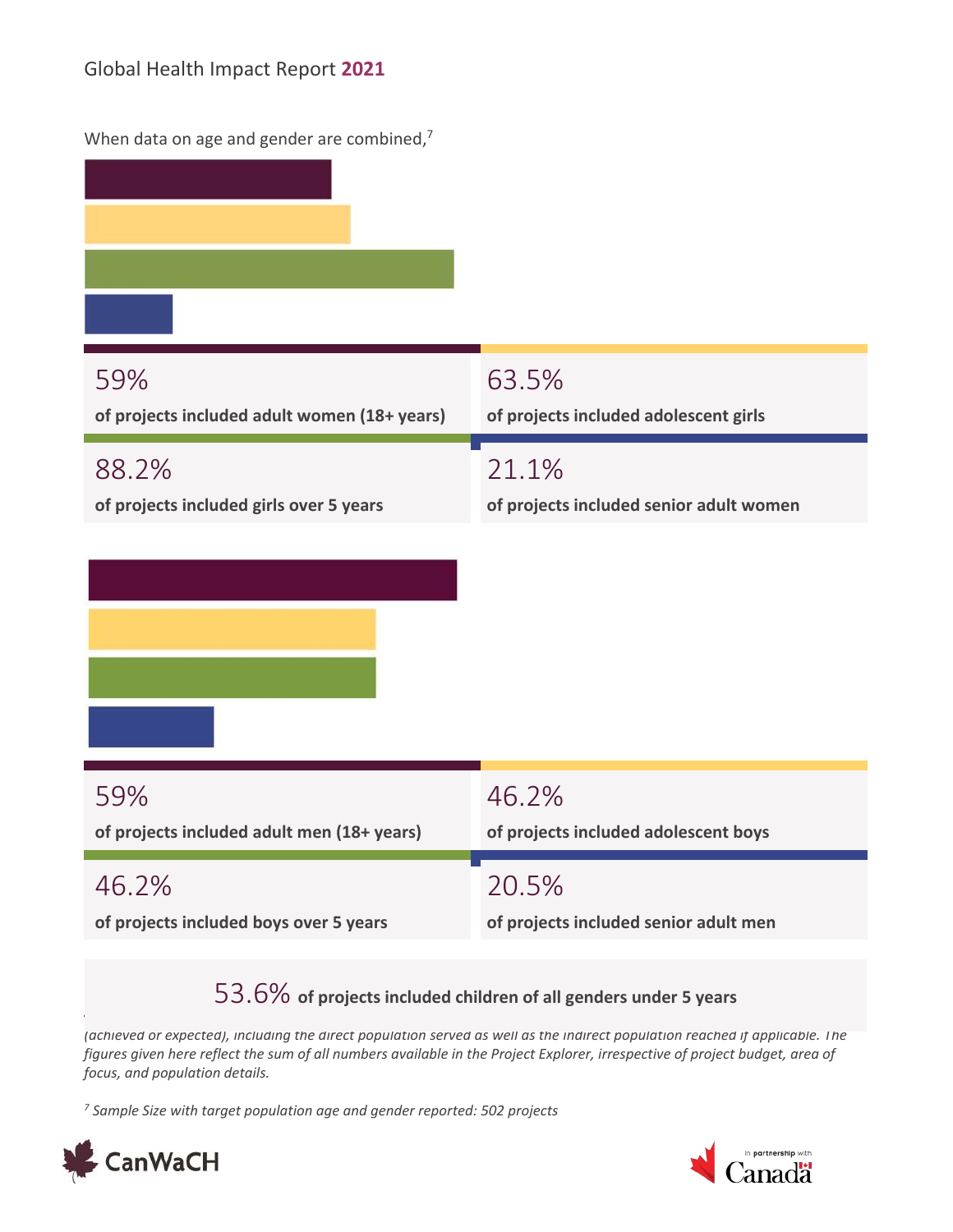#### **Communities and Groups<sup>8</sup>**

| ī       |
|---------|
|         |
|         |
| O)<br>ï |
|         |
| ۰       |
|         |

| 68.2%                      | 25.7%                      |
|----------------------------|----------------------------|
| of projects were           | of projects were           |
| implemented in Rural       | implemented in Urban       |
| settings                   | settings                   |
| 20.4%                      | 14.3%                      |
| of projects served         | of projects served         |
| internally displaced       | persons with               |
| people                     | disabilities               |
| 13.1%                      | 3.7%                       |
| of projects served refugee | of projects served local   |
| communities                | minority groups            |
| 2.4%                       | 2.0%                       |
| of projects served         | of projects served         |
| Indigenuous peoples        | <b>LGBTQ2I communities</b> |

<sup>8</sup> *Sample Size with target population descriptors: 245 projects*



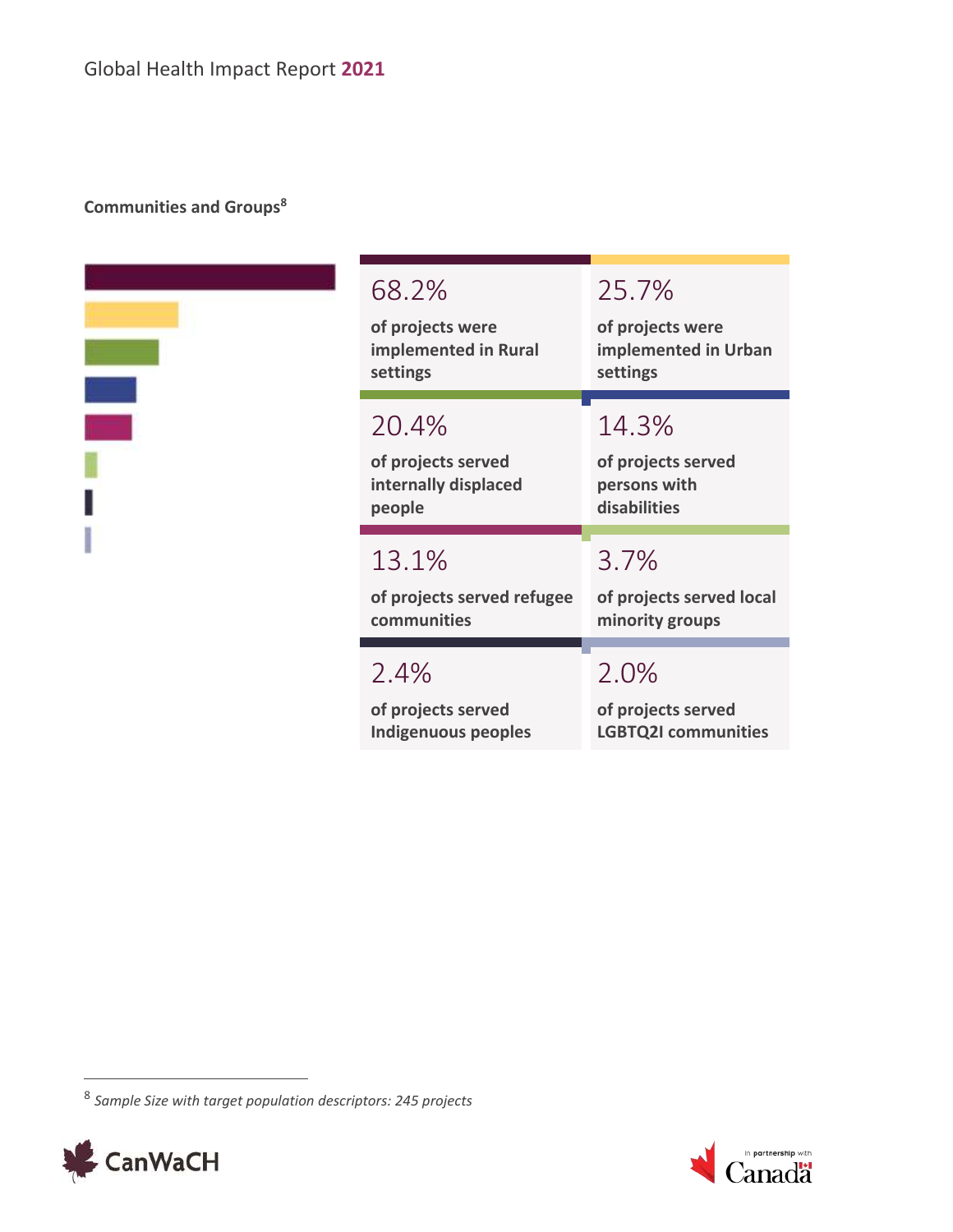# <span id="page-8-0"></span>Data Spotlight: Sexual and Reproductive Health & Rights

In 2017, the Government of Canada made a significant investment in sexual and reproductive health and rights (SRHR) by committing \$650M over three years (2017-2020). The CanWaCH Project Explorer database contains a comprehensive list of the projects funded under the investment.

#### **AT A GLANCE: SRHR**

187 **projects were funded under the commitment**

Projects were implemented across 56 countries, and led by 68 unique partners:



### **A total of** CAD \$667,725,534 **was allocated between 2017 and 2020**



57% **was allocated to multilaterals**

25% **was allocated to Non-Canadian Partners (NGOs, academic institutions and other public sector)**

18% **was allocated to Canadian partners (NGOs, government, and private sector)**



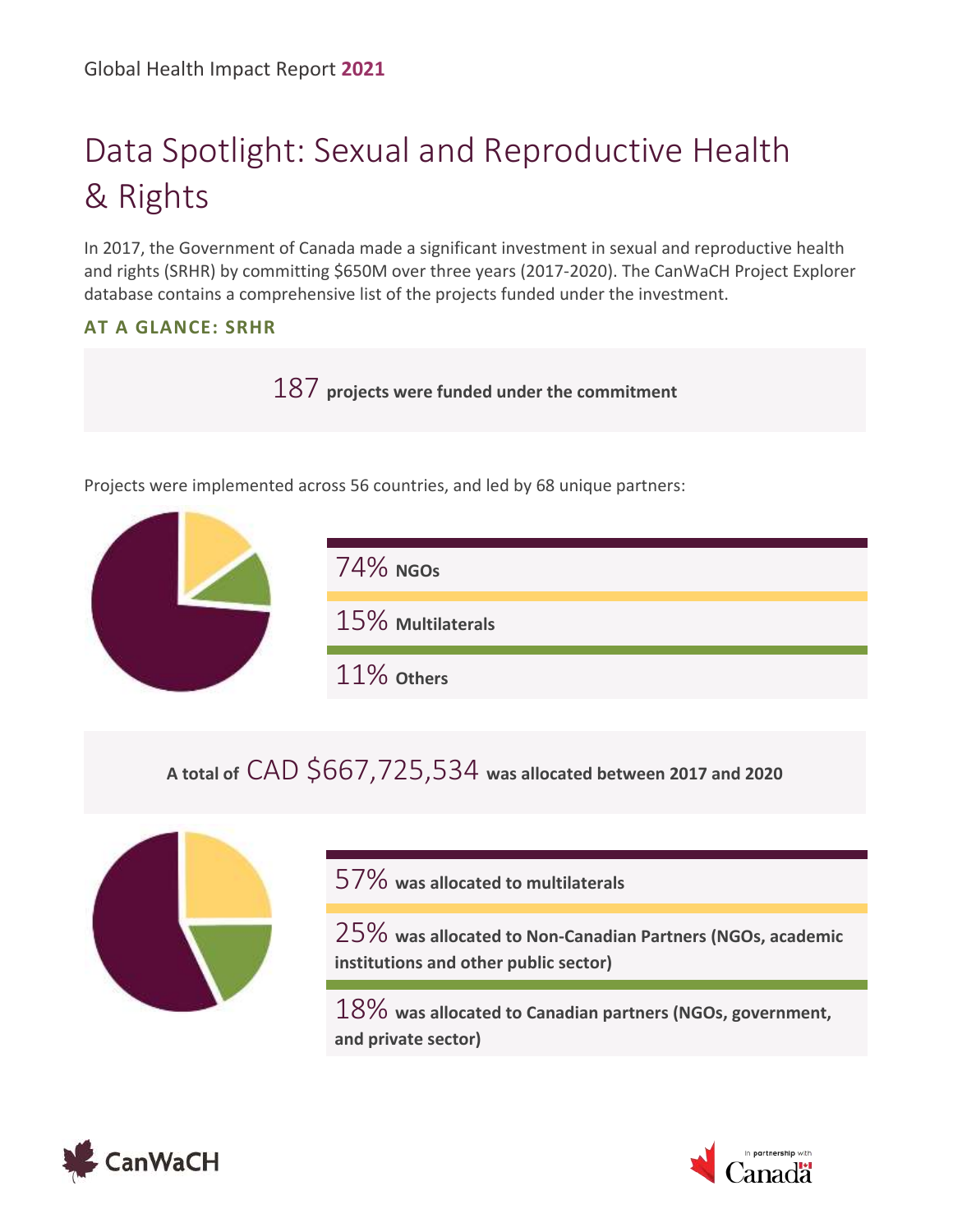#### **INVESTMENT IN THE NEGLECTED AREAS OF SRHR**

Based on a review of project information, we have concluded that data remains limited in terms of the scale and impact of projects which specifically address frequently neglected areas of SRHR; namely:

- Adolescent SRHR (including comprehensive sexuality education)
- Comprehensive Contraceptive Care
- Safe and Legal Abortion
- Support for Advocacy relating to SRHR

As a result of dedicated data collection efforts earlier this year, CanWaCH collected programmatic data on the neglected areas of SRHR directly from Canadian-based and global civil society organizations funded under the Global Affairs Canada investment in order to estimate the extent to which the neglected areas are currently addressed. Between July-August 2020, CanWaCH implemented a 'data drive' to gather detailed data on programming in the neglected areas of SRHR. A custom data collection form, using CanWaCH's Project Explorer standard data fields as a basis, was developed and sent to 33 Canadian-based and global civil society organizations funded under the \$650M SRHR funding envelope. These organizations were identified using the available published list of projects provided by Global Affairs Canada, as well as CanWaCH's existing database.

| <b>Number of projects surveyed:</b><br>31                        | <b>Total budget of surveyed projects:</b><br>\$262,504,105 |               |
|------------------------------------------------------------------|------------------------------------------------------------|---------------|
| <b>Neglected Area Category</b>                                   | Number of<br><b>Projects</b>                               | % of Projects |
| Adolescent SRHR (including comprehensive<br>sexuality education) | 19                                                         | 61.3%         |
| Comprehensive Contraceptive Care                                 | 21                                                         | 67.7%         |
| Safe and Legal Abortion                                          | 9                                                          | 29%           |
| Support for Advocacy                                             | 17                                                         | 54.8%         |
| <b>Total Projects</b>                                            | 31                                                         |               |

#### **OVERVIEW OF CANWACH ANALYSIS**

**Population Reach:** Respondents reported reaching a total of 19,049,882 people (directly and indirectly) across 30 projects with Adolescent SRHR having the highest reach and Support for Advocacy having the lowest reach.

**Population Groups:** Adults and adolescents were cited as the main population groups targeted by these projects. Overall, more adult females and adolescent girls were reported as target demographics; however, men and adolescent boys were cited across all neglected areas as also being targeted



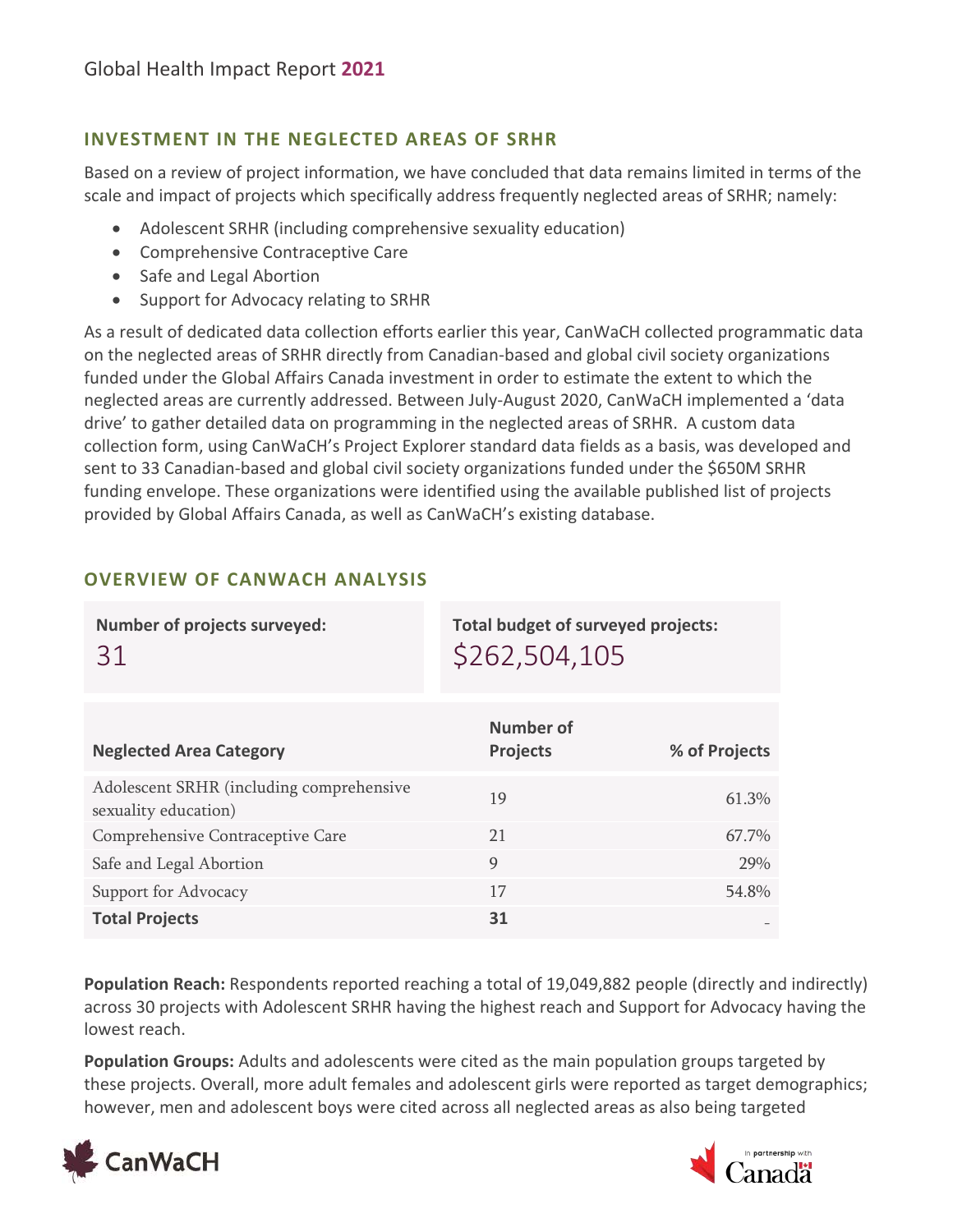through activities. Adolescent girls were not reported to be one of the main target groups for Comprehensive Contraceptive Care or Safe and Legal Abortion.

**Outputs:** The top three outputs the most commonly cited with the most reach were (in order):

- 1. **People trained:** examples include health service providers, teachers, peer educators, personnel/staff, government officials, and community members
- 2. **Awareness campaigns:** examples include outreach activities and learning events conducted, and people reached through these events.
- 3. **SRHR services provided:** examples include adolescent girls and young women linked to referral services, including family planning, contraceptives, post-abortion care, and sexual and genderbased violence
- 4. **Indicators:** The most common of the standard SRHR KPI indicators measured were related to Adolescent SRHR while the least common were related to Safe and Legal Abortion.

CanWaCH is very pleased by the decision this year by Global Affairs Canada to establish three Canadaspecific data tracking codes relating to SRHR:

- 13011: SRHR Advocacy and Reform
- 13012: Comprehensive Sexuality Education
- 13021: Safe Abortion Services and Post-abortion care

The addition of these codes, combined with the uses of the 'adolescent policy marker' will significantly improve future analyses in SRHR data, and we look forward to revising the above analysis in future based on these codes.

### <span id="page-10-0"></span>Emerging Data: Humanitarian Initiatives

CanWaCH's Project Explorer has begun to capture more humanitarian initiatives as part of our commitment to better understanding investments in this area. To date, the Project Explorer features a sample of over **144** projects with a focus on **Humanitarian Response** (2010-present). Total combined funding amount for all projects with a focus on humanitarian response **\$732,476,548**. Data in this area must be interpreted carefully, and it should not be considered representative of the entirety of Canadian investments in humanitarian action.

#### **WHERE WE WORK: HUMANITARIAN**

**50** Countries with projects with a focus on Humanitarian Response:

| Rank | Country              | <b>Total Combined Value of</b><br><b>Reported Projects</b> |
|------|----------------------|------------------------------------------------------------|
|      | Syrian Arab Republic | \$46,349,191                                               |
|      | <b>Iraq</b>          | \$44,007,189                                               |
|      | South Sudan          | \$35,530,000                                               |



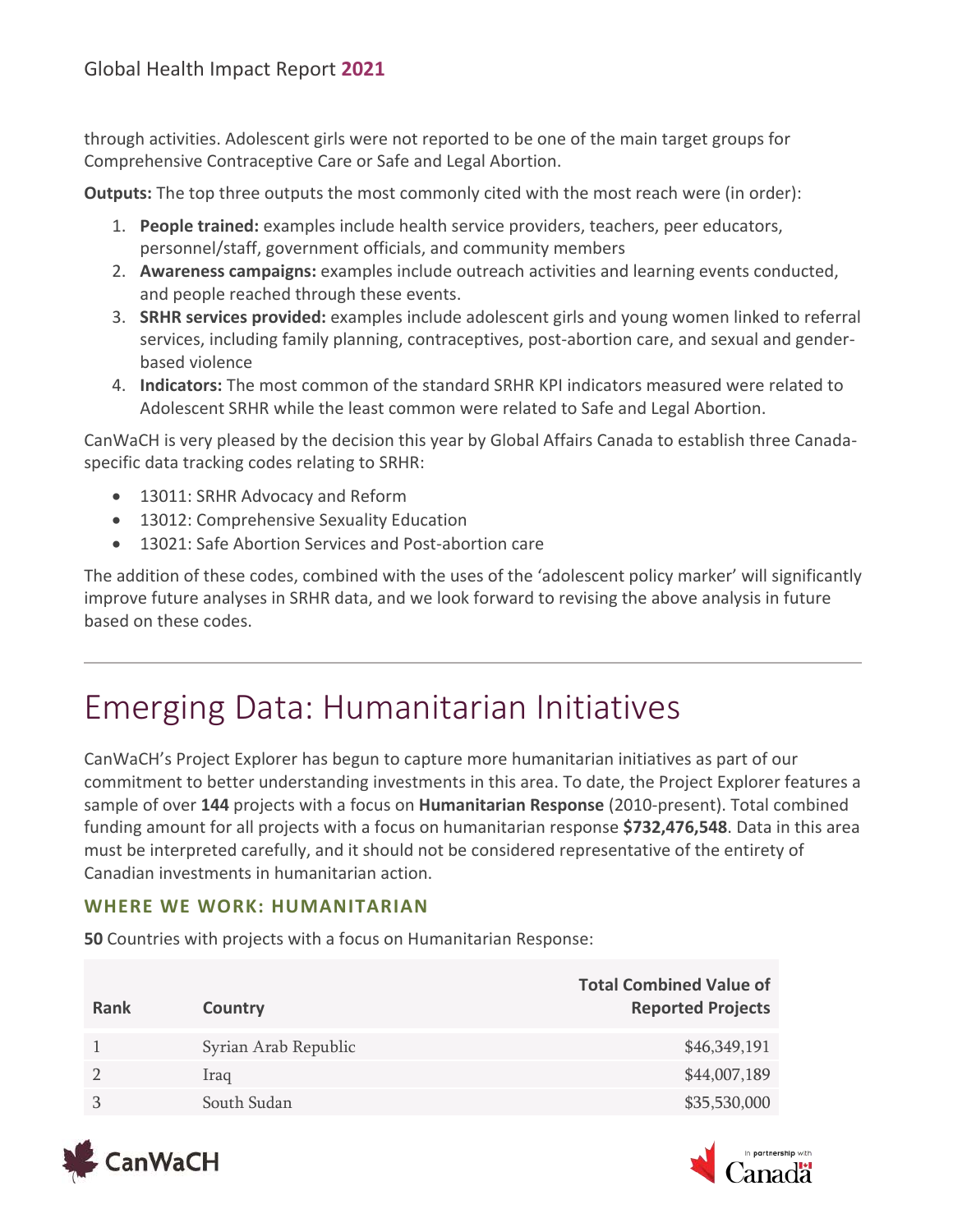| Lebanon    | \$31,925,300 |
|------------|--------------|
| Bangladesh | \$23,722,212 |

#### **WHO WE WORK WITH: HUMANITARIAN**

From a subset of projects reporting population data<sup>9</sup>, the initiatives reported reaching at least:

| Total number of people reached | Total number of people reached |
|--------------------------------|--------------------------------|
| directly:                      | <i>indirectly:</i>             |
| 10,761,627                     | 581,883                        |

#### **REPORTING ORGANIZATIONS: HUMANITARIAN**

43 Reporting Organizations have shared that they have worked or are currently working on Canadian humanitarian projects.

| <b>Total number of unique</b><br>reporting organizations | Canadian-based           | <b>Other Countries</b> | <b>Total</b>  |
|----------------------------------------------------------|--------------------------|------------------------|---------------|
| NGO <sub>s</sub>                                         | 18                       | 11                     | 29            |
| Academia & Research                                      |                          |                        |               |
| Private Sector                                           |                          |                        | $\mathcal{D}$ |
| Multilateral                                             | $\overline{\phantom{0}}$ | 9                      | 9             |
| Government & Public Sector                               | າ                        |                        | റ             |
| <b>Total</b>                                             | 22                       |                        | 43            |

### <span id="page-11-0"></span>Emerging Data: Canadian Efforts

The Project Explorer captures global health and gender equality efforts around the world, but also within Canada. An increasing number of Canadian actors in the global health and rights sectors are scaling up domestic engagement, and accordingly, we have seen more reports of Canadian-based work in our Project Explorer than ever before. For the first time, our sector will be able to capture and share the full spectrum of organizational efforts in Canada to advance gender equality and social justice.

For our part, the Equal Futures Network is a CanWaCH initiative that seeks to connect national, regional, community and grassroots organizations, agencies and projects from across Canada that are

<sup>9</sup> Sample size of projects: 66 projects



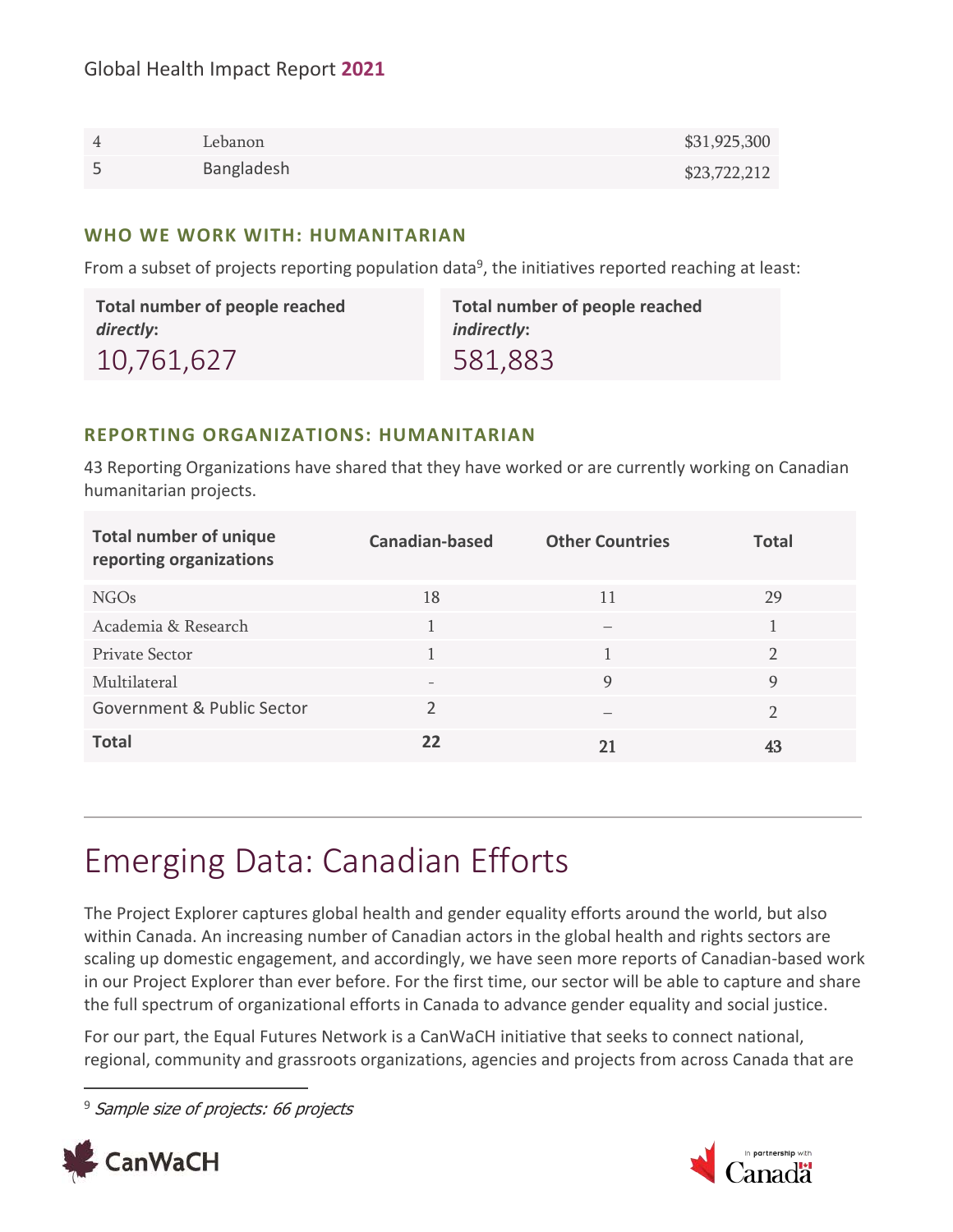committed to advancing gender equality. It provides a platform for diverse partnerships and collaboration in order to drive progress in achieving gender equality and empowerment.

As of this report, there are 407 Canadian organizations in our database with development initiatives across Canada, including 390 who are part of the Equal Futures Network.

#### **WHAT WE WORK ON: CANADIAN EFFORTS**

| <b>Rank</b>    | <b>Scope of Work</b>                                | Percentage |
|----------------|-----------------------------------------------------|------------|
| $\mathbf{1}$   | Education/Workshops                                 | 58%        |
|                | Advocacy/Campaigns                                  | 48%        |
| $\mathcal{B}$  | Front line service delivery/Support Services        | 39%        |
| $\overline{4}$ | Gender Based Violence                               | 29%        |
| 5              | Empowerment                                         | 23%        |
| 6              | Sexual and reproductive health and rights<br>(SRHR) | 14%        |
| 7              | <b>Network</b>                                      | 13%        |
| 8              | Research/Academia                                   | 11\%       |
| 9              | Entrepreneurship/Social Enterprise/B-corp           | $9\%$      |
| 10             | Employment/Professional Training                    | $8\%$      |

#### **Top 10 Reported Areas of Work (2021)<sup>10</sup>**

#### **WHO WE WORK WITH: CANADIAN EFFORTS**

#### **Top 9 Engaged Communities<sup>11</sup>**

| Rank | <b>Community</b>                      | Percentage |
|------|---------------------------------------|------------|
|      | <b>BIPOC</b> communities              | 54%        |
|      | Youth                                 | 51%        |
| 3    | 2SLGBTQ+ communities                  | 49%        |
|      | Immigrants, new Canadians or refugees | 40%        |
| 5    | Individuals with disabilities         | 30%        |
| 6    | Francophone communities               | 28%        |
|      | Rural and/or Northern communities     | 76%        |

*<sup>10</sup> Sample size of organizations: 390 organizations*

*<sup>11</sup> Sample size of organizations: 390 organizations*



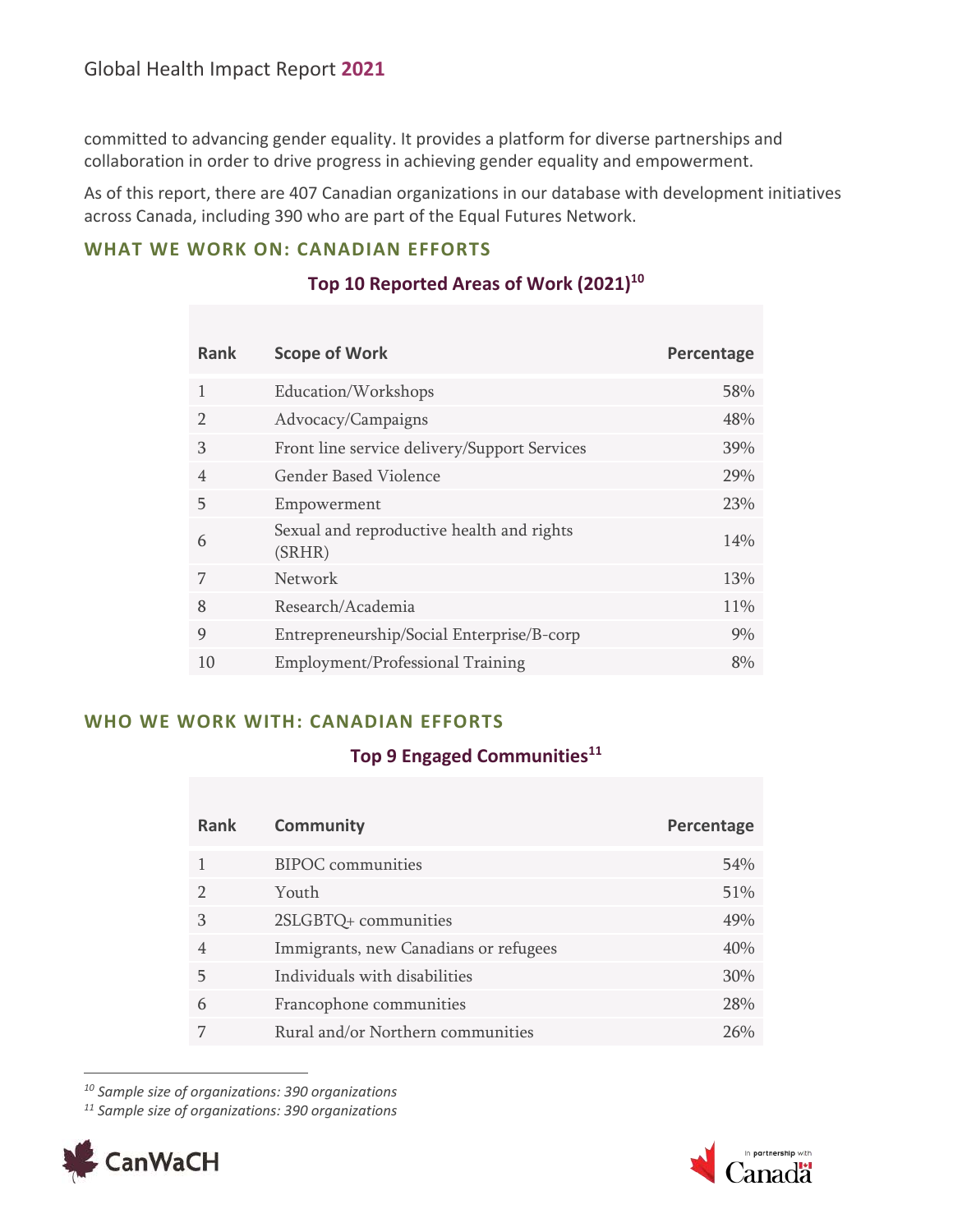#### Global Health Impact Report **2021**

| Other   | 18% |
|---------|-----|
| Seniors | 16% |

#### **REPORTING ORGANIZATIONS: CANADIAN ENGAGEMENT**

#### **Top 9 Reported Organization Structures<sup>12</sup>**

| <b>Rank</b>    | <b>Community</b>                       | Percentage |
|----------------|----------------------------------------|------------|
| 1              | Women-led                              | 70%        |
| $\mathcal{D}$  | Small/grassroots organizations         | 33%        |
| 3              | Youth-led                              | 16%        |
| $\overline{4}$ | Volunteer-led                          | 16%        |
| 5              | 2SLGBTQ+-led                           | 14%        |
| 6              | <b>Black or POC-led</b>                | 7%         |
| 7              | Indigenous-led                         | 7%         |
| 8              | Immigrant, new Canadian or refugee-led | 4%         |
| 9              | Other                                  | 4%         |

### <span id="page-13-0"></span>Innovation in Data

Between 2018-2021, the Canadian Collaborative for Global Health brought together Canadian and global partners to generate innovative solutions to urgent data challenges in global health and gender equality where Canada has made significant contributions to date, and where significant gaps in data capacity, knowledge, or resources remain. This effort was rooted in a feminist approach to creating lasting change, and was intended to enable Canada to meaningfully progress towards the SDGs. The following section summarizes the key deliverables and findings from the first round of this exciting initiative (September 2018 – June 2021).

Given the inspiring outcomes and positive feedback received from stakeholders and partners, CanWaCH was delighted to launch the second iteration of the Canadian Collaborative for Global Health in November 2021. While adjustments have been made to the structure of the initiative in response to feedback from stakeholders and the reality of a COVID-19 context, the core focus on data innovation remains consistent. We look forward to announcing the selected projects from our new cohort in Spring 2022.

*<sup>12</sup> Sample size of organizations: 244 organizations*



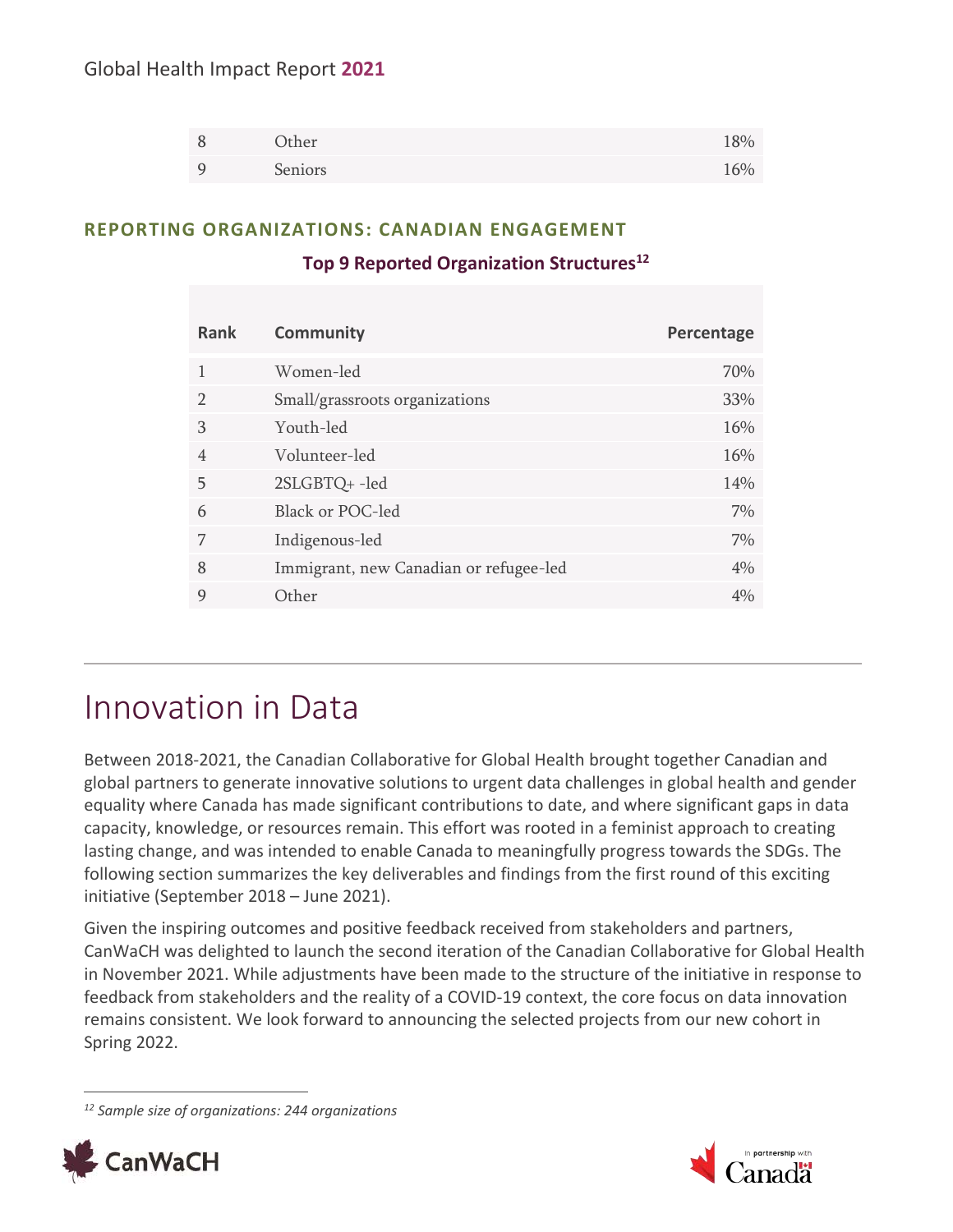### <span id="page-14-0"></span>Context

Between 2016 and 2018, CanWaCH listened to and consulted with our sector through a variety of methods to pinpoint obstacles to our collective success in achieving the targets laid out in the SDGs. What we heard:

- 1. Data and data collection gaps areas where data is lacking or remains difficult to collect and analyze – persist, particularly with regard to fragile contexts, marginalized communities, and outcome-level measurement.
- 2. Where data and data collection resources exist, they may be inaccessible or go unused for a variety of reasons, leading to duplication, lack of uptake by communities, inefficient programming, and other issues.
- 3. Perceived capacity to implement existing solutions or adopt explicitly feminist approaches remains limited for many Canadian actors, particularly in the above contexts. Specifically, lack of resources, skills, and meaningful linkages with other stakeholders repeatedly emerged as obstacles.

In response, CanWaCH launched the inaugural **Canadian Collaborative for Global Health** (the 'Collaborative') in 2018 with support from Global Affairs Canada. Through a competitive call for proposals, CanWaCH received **44** applications (38 in English, 6 in French) for this inaugural competition, representing **160** unique Canadian and global partners.

The Collaborative had three core objectives:

- 1. **Investigate** the underlying barriers to effective data progress in areas of global health and gender equality: undertake rigorous research on the data challenge which the Lab seeks to address, including documenting existing approaches, to fully situate, support, and assess the proposed solution.
- 2. **Incubate** useful solutions and effective partnerships to address these challenges: produce and pilot solutions to address the identified data gaps, leveraging interdisciplinary partnerships.
- 3. **Inspire** and train the next generation of Canadian leadership in global health and gender equality metrics: develop the means by which data professionals and practitioners can learn about and be trained in the use of the solution(s) and its implications for their work.

As a result of the Collaborative, three key outcomes were expected from each Lab:

- 1. **Improved understanding** of barriers affecting data collection, analysis, utilization, and communication.
- 2. **Increased availability** of solution(s) and quality partnerships to inform programing, planning, and learning.
- 3. **Enhanced capacity** of future researchers, civil society professions, and in-country leaders to collect, analyze, communicate, and use data effectively.



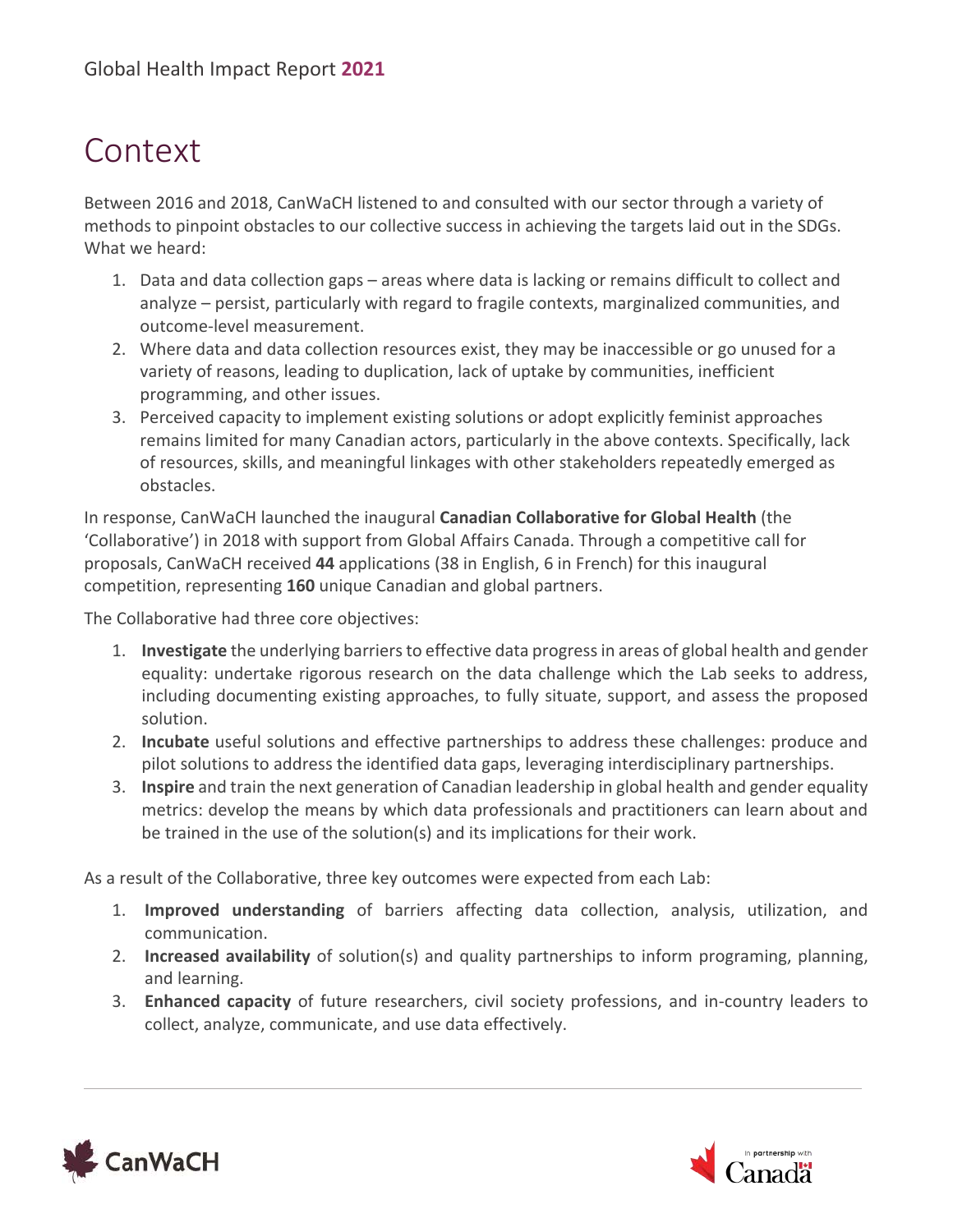### <span id="page-15-0"></span>2018-2021: By the Numbers

Ultimately, six projects were selected for the inaugural initiative. Projects were co-led by 17 Canadian organizations and institutions, along with dozens of global partners including NGOs, global academia, and multilateral organizations.

#### **CANADIAN PARTNERS**



**Projects were active in** 26 countries.

The top six countries by budget allocation included **Ethiopia, Vietnam, Senegal, Tanzania, Somalia, and Afghanistan.**



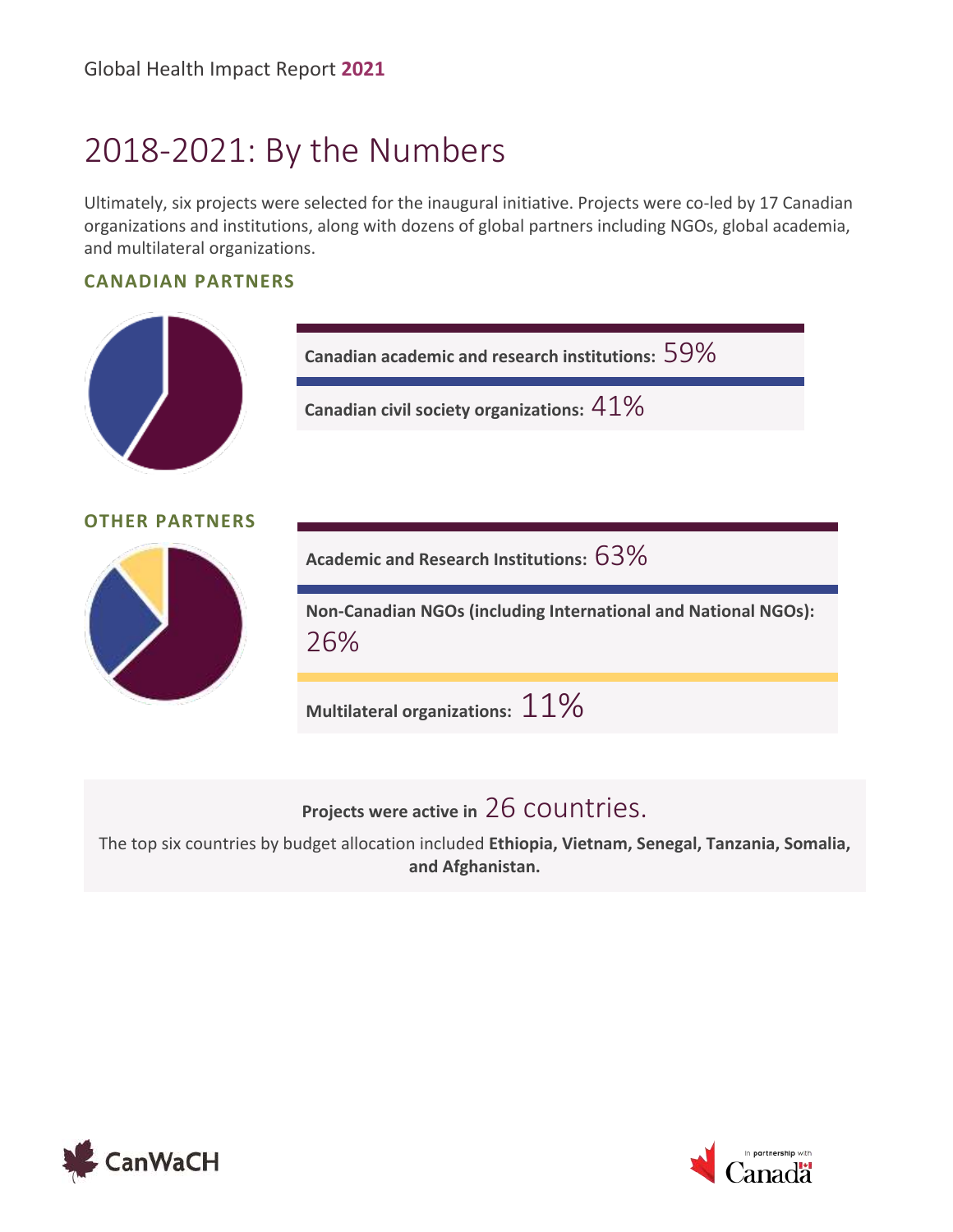**100%** of projects reached both adult women and men (18+ years) through their work. In addition, projects reached:

| 83%           |
|---------------|
| <b>Adoles</b> |
| 17%           |
| $-1$          |

| 83%<br><b>Adolescent girls</b>                                                      | 33%<br><b>Adolescent boys</b>        |
|-------------------------------------------------------------------------------------|--------------------------------------|
| 17%<br><b>Girls and boys over 5</b><br>years                                        | 17%<br><b>Children under 5 years</b> |
| 33%<br><b>Refugee and internally</b><br>displaced populations (all<br>ages and sex) |                                      |



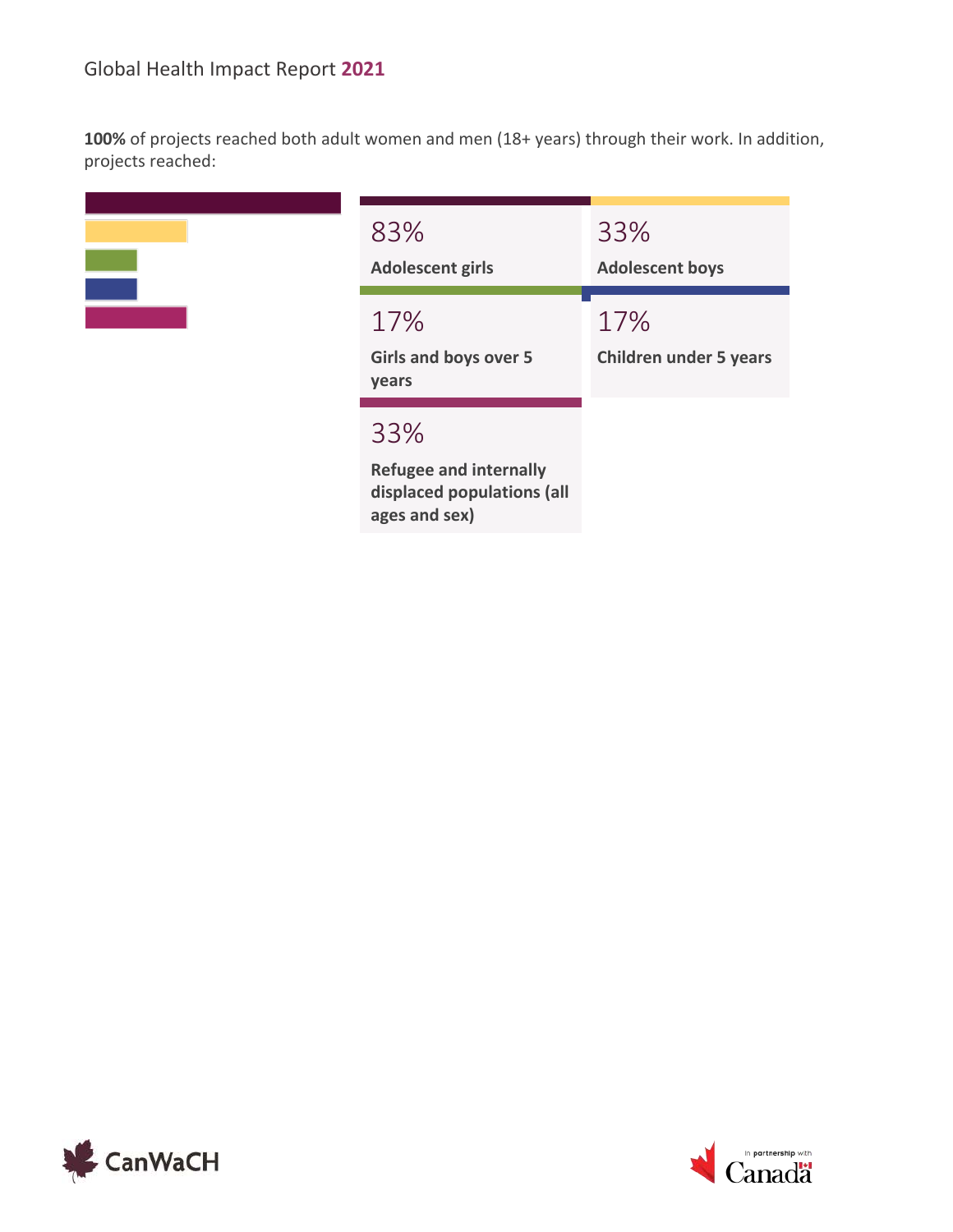<span id="page-17-0"></span>Lab 1: Adolescent sexual and reproductive health and rights: Generating evidence and strengthening country capacity



#### **CHALLENGE**

Sexual and reproductive health and rights (SRHR) are a priority area in global health and development efforts. Understanding how gender and other inequities impact SRHR, and specifically adolescent sexual and reproductive health (ASRHR), is crucial to developing programs and meeting the global goals. Challenges to the generation and use of ASRHR data include the sensitive nature of the topic, leading to questions about the data's accuracy as well as how data is analyzed and communicated. National policy makers, researchers, NGOs and SRHR practitioners, among others, need data in order to build evidence on interventions and better understand ASRHR.

#### **KEY ISSUES:**

• **Missing Data:** Data on the youngest adolescent age-cohorts are lacking. The reporting of sensitive events that are critical to measuring ASRHR and gender-related indicators (e.g. sexual behaviour, substance abuse, abortion and violence against women) are not captured because of low reporting.



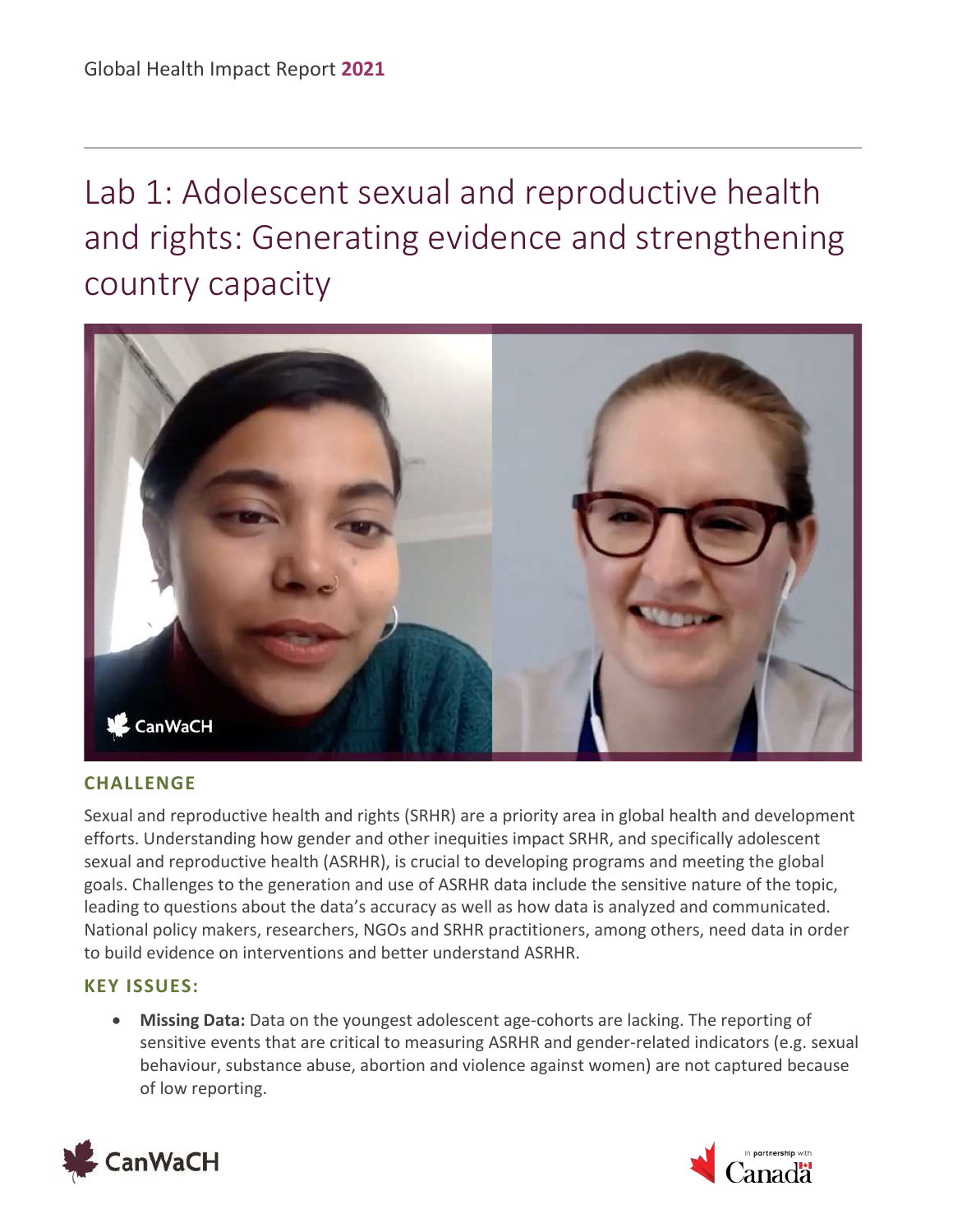- **Weak Evidence to Action:** Knowledge generation and use of evidence on ASRHR and related gender issues are weak and are not being harnessed effectively.
- **Analytical Capacity:** Institutional capacity in-country is often inadequate for effective analysis and communication of ASRHR data. Available ASRHR and related gender data through surveys are poorly harnessed by policy makers, program staff and project managers.
- **Reliability in Data:** Available ASRHR data are ignored due to low confidence in research quality across data collection methods – varied among self-reports in surveys, health facility data or qualitative studies.

#### **SELECT RESULTS**

This project addressed some of the challenges inherent in the measurement and monitoring of ASRHR and related gender indicators in sub-Saharan Africa by developing novel mixed-methods research approaches for better measurement of ASRHR and coverage and gaps in services for adolescents. While partners collaborated with researchers from 10 countries in Sub-Saharan Africa, the in-depth work took place in Tanzania.

#### **USE OF EXISTING DATA SOURCES**

Existing national surveys, such as the Demographic and Health Surveys (DHS) or other population leveldata, can provide data that are of higher quality and widely available for a number of ASRHR indicators. Given that multiple time points are available (typically in four-year intervals) the data can also be used to assess trends in these indicators over time. A technical workshop was organized in Addis Ababa, Ethiopia in June 2019 to explore the potential for further ASRHR analyses of existing datasets. It was concluded that it is possible to obtain detailed and robust information on inequalities with national surveys even though sampling errors are larger with increased disaggregation, for instance, triple disaggregation with regards to inequities or moving beyond provincial or regional estimates to district level.

*"There is a lot of work being undertaken around the [world] to improve maternal and early childhood in particular and global health in general, but there isn't a lot of data-based evaluation of these projects to determine what is effective and what is not. This funding is a step in the right direction to change this situation."*

#### **COLLECTING QUANTITATIVE SURVEY DATA WITH ACASI**

Two surveys were conducted: an ASRHR survey using an Audio Computer-Assisted Self-Interview (ACASI) method, and a face-to-face survey with all women of reproductive age (WRA) living in Kisesa that included questions pertaining to women's experience with the COVID-19 pandemic. The survey was developed based on a review of the available evidence base, identifying the key dimensions and indicators of ASRHR and selecting questions from existing, validated instruments and indicators typically required by funders or governments. The survey approached two strategies for addressing responses to sensitive questions. First, the survey was programmed on tablets and accompanied by an audio track digitally recorded into an ACASI program. Secondly, indirect questioning was used on best



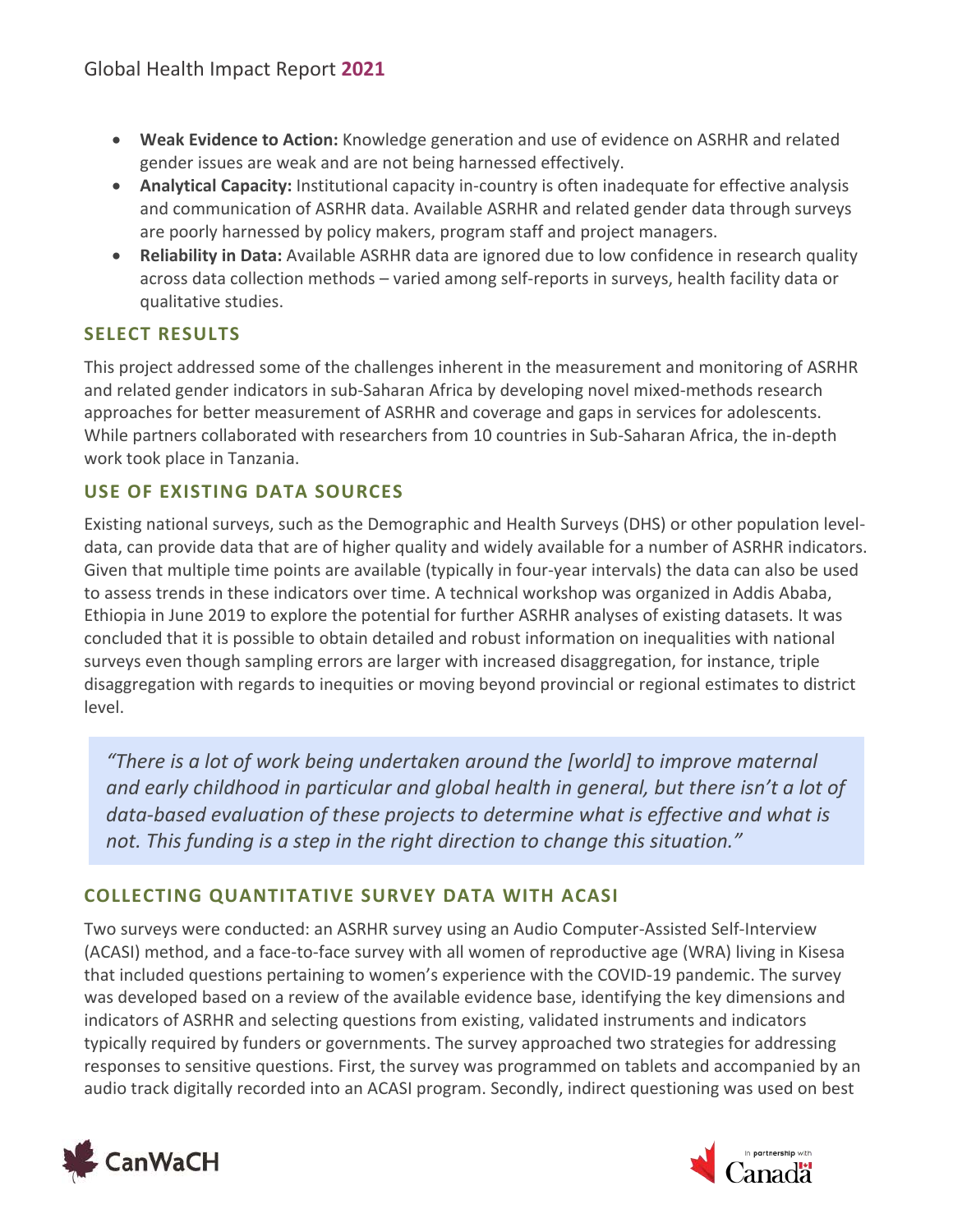friend reporting on sensitive topics (e.g., whether their best friend engaged in the particular behaviour) and community prevalence (how many peers out of 10 they think engaged in this behaviour) were compared to self-report.

The COVID-19 pandemic prompted greater interest in the use of an ACASI approach as it reduces inperson contact and the technology used can be sanitized between respondents. Results based on data collected with the ACASI method was similar to that collected previously during face-to-face interviews in the SRH survey. Adolescent participants reported enjoying their use of the technology, potentially engaging more with the survey as a result, and having greater confidence in the confidentiality of their responses than during face-to-face interviews.

#### **VIGNETTES**

Vignettes were incorporated that explored gender attitudes, puberty, pregnancy and abortion attitudes and knowledge. The vignettes offer a wealth of information since questions can be looked at individually for gender non-conforming behaviour, for instance, but the existing scoring rubric also creates opportunities for easily characterizing responses at the level of gender attitudes and norms.

Adapted from the Global Early Adolescent study, the vignettes explored gender dynamics, gender in relationships and adolescent pregnancy and could be scored along a continuum to categorize responses. The results from the vignettes portray gender divisions along expected lines with girls expressing a more passive approach to relationships while boys were seen as the assertive protagonists, which has implications for gender-based and sexual violence messaging. Girls also had higher scores related to responsibility and acceptance of pregnancy than boys, underscoring that girls are disproportionately affected by the outcomes of pregnancy or abortion. There was also more discussion of the acceptability of abortion as an option in pregnancy than was found in other survey questions.

#### **HOUSEHOLD SURVEY ON MATERNAL, PERINATAL AND CHILD MORTALITY AND SERVICE UTILIZATION**

Due to COVID-19, funds were redirected to conduct a community-based survey. The face-to-face survey was conducted in Kisesa focusing on key indicators of reproductive, maternal, newborn, child, adolescent health and nutrition, with a modified instrument based on the DHS questionnaires. Being able to ask targeted questions about COVID-19 is a great example of a situation in which a local survey can be useful and necessary– to provide information on an emerging topic or an event of significance to SRHR but not included in national surveys. Overall, the partners' experience highlights that it is possible to collect high-quality data with local surveys, though it is resource intensive.

*"We cannot effectively combat a problem if we do not have sufficient data and information about the causes and scope of the problem and whether the strategies we use are having the intended impact."*



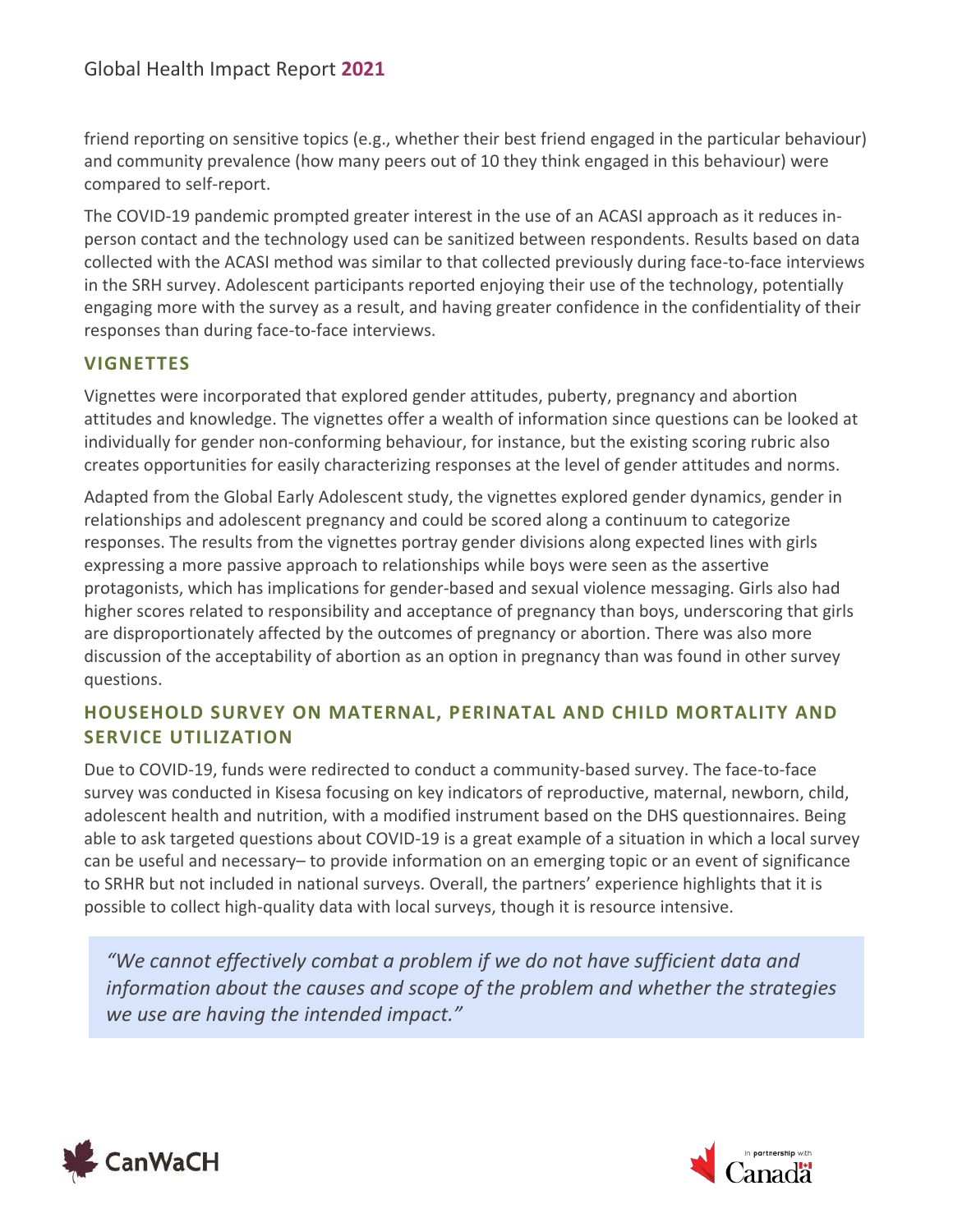#### **FACILITY SURVEY**

The data collection strategy for the facility survey had two components. The first component was a questionnaire, adapted from the WHO's Service Availability and Readiness Assessment (SARA) tool with an additional section on gender-based violence, adapted from an existing JHPIEGO instrument. Secondly, facility records were collected from September 1, 2018 to August 31, 2020. Although the facility survey is labour intensive and time consuming, it provides valuable information on the availability of services and drugs, as well as potential barriers to accessing services. In the review of registry data, adolescents (15-19) represented 38.9% of all cases of gender-based violence, 12.1% of all cases of STIs, and 16.9% of the recorded obstetric and gynecological cases, including antenatal care (12.7%) and delivery (12.1%). Inpatient records also show that complications of abortion contributed to adolescent hospital admissions.

#### **COLLECTING QUALITATIVE DATA: PEER RESEARCH**

Specific ASRHR and gender transformative indicators, particularly at the immediate level, are best addressed by in-depth qualitative data. Therefore, partners designed and tested a peer research approach based on peer ethnography. This approach offers many advantages in terms of staffing as it needs fewer research assistants (RAs) than a survey and few technology needs, both of which reduce cost. It is also more flexible as peer researchers can have discussions with their friends at times and places not necessarily accessible to researchers. The approach allowed adolescents greater involvement in the data collection process while maintaining the focus on the research objectives. To facilitate rapid data collection, peer researchers worked one-on-one with trained, same-sex RAs over a specified period of time. The thematic analyses helped identify adolescents' primary concerns pertaining to SRH, proposed strategies for engaging adolescents in health services and programs and identifying locations adolescents frequent and where they could be approached for participation in research or programs. The focus on "how" can also contribute to monitoring and process evaluation, by illuminating the ways in which adolescents interact with interventions. In the interviews with RAs, peer researchers mentioned feeling more confident discussing difficult topics with peers.

#### **KEY PARTNERS**

- Countdown to 2030, University of Manitoba
- Plan International Canada
- Africa Population & Health Research Centre
- National Institute for Medical Research

[For resources and more information on this Lab, click here.](https://canwach.ca/initiatives/canadian-collaborative-for-global-health/adolescent-sexual-and-reproductive-health-and-rights-generating-evidence-and-strengthening-country-capacity-lab)

*"While providing support and feedback, [the Collaborative] has also allowed us the space and flexibility to pursue the project activities in a manner that works for the partners involved."*



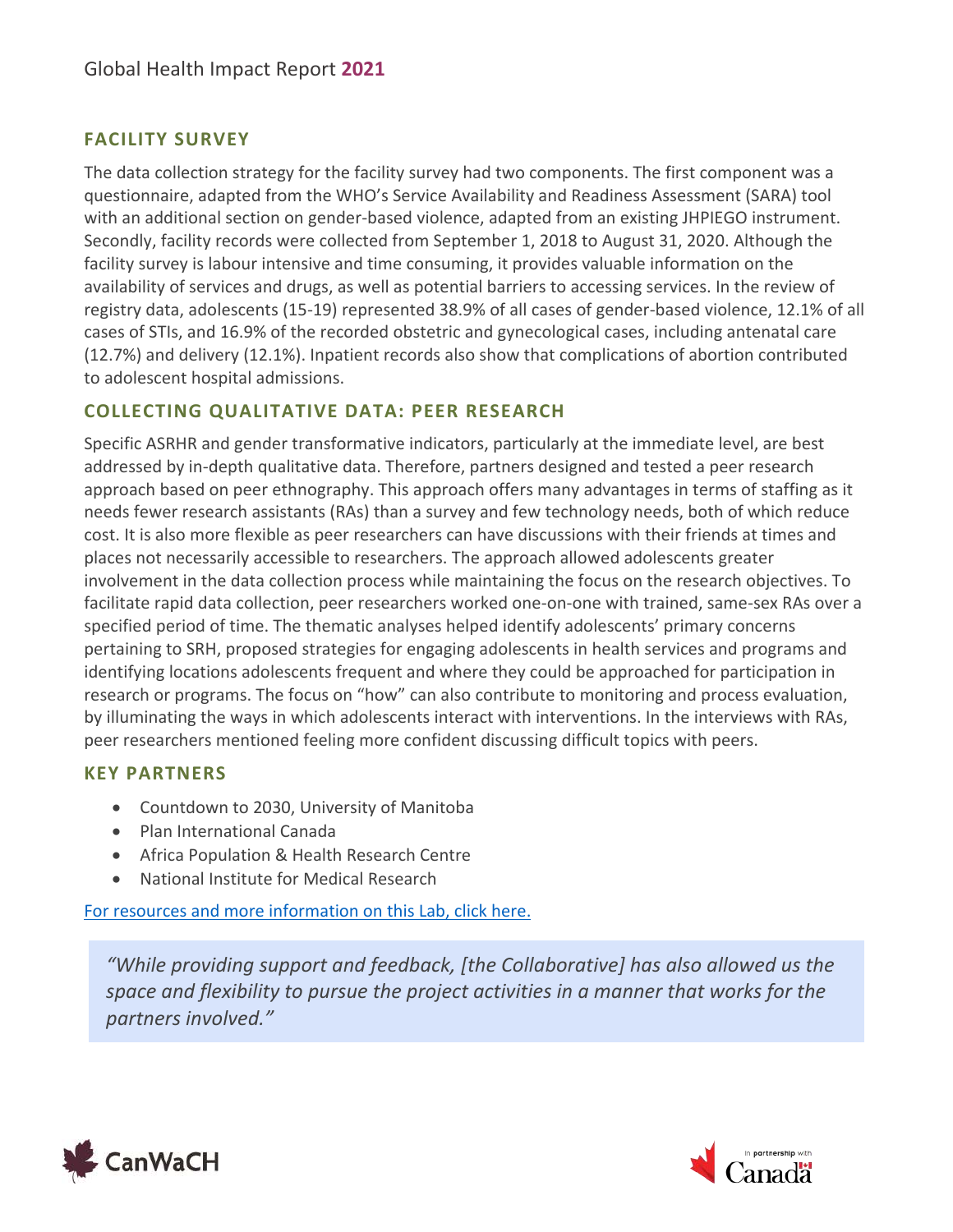# <span id="page-21-0"></span>Lab 2: Harmonized Health Impact & Partnership Metrics to Accelerate Knowledge Sharing and Utilization



#### **CHALLENGE**

Better creation, sharing and use of knowledge among all stakeholders are fundamental to addressing challenges affecting women, adolescents and children's health (WACH). In order to reduce duplication, maximize functionality, and benefit civil society and academic collaborators, research partnerships must be carefully monitored and evaluated with an equity lens that considers the context of resource disparity. The use of tools developed for this purpose remains voluntary and there is no tracking mechanism in place to systematically collect and analyze data associated with the partnership process.

#### **KEY ISSUES:**

Knowledge exchange isolated and scattered: Effective and timely sharing of knowledge acquired by Canadian global health organizations with their global partners would reduce duplication of efforts and provide clearer research gaps for more efficient channeling of research funds.

Data rich, exchange poor: A more comprehensive and integrated approach in traditionally siloed anglophone and francophone research communities is needed to foster collaboration and support real time informing of best WACH practices.



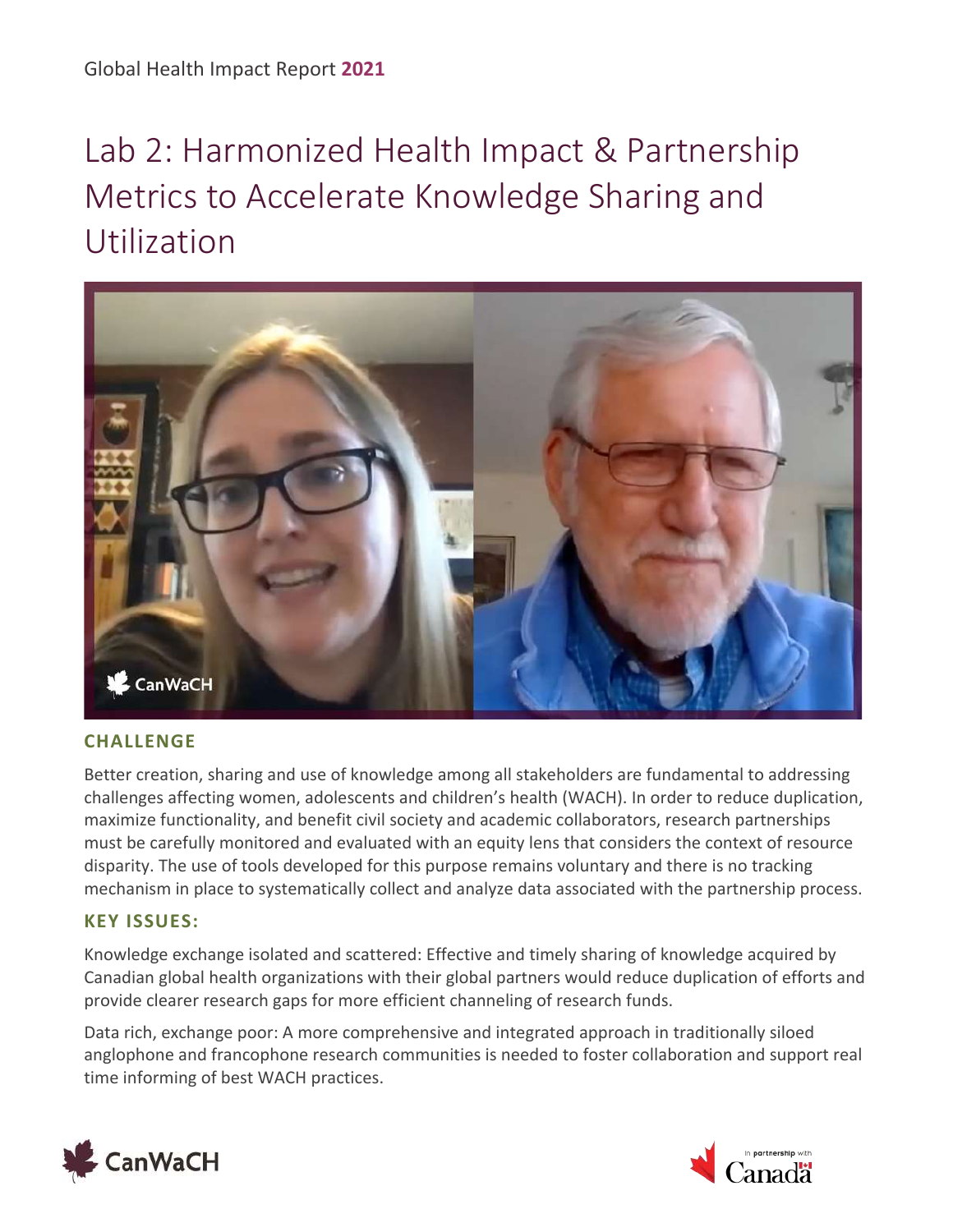Equity-level partnerships need data: Equity-centred partnerships hold greater potential for health impact and local development of capacity, yet outcome-level data for these partnerships from a Canadian WACH research investment are not available.

#### **RESULTS**

Three bilingual tools were developed to address different needs.

#### **1. Equity Tool for the valuation of Global Health Partnerships (EQT-GHP)**

Partnerships involve complex relationships between individuals and organizations, each with their particular positions, context, needs, resources, and agendas. In global health, partnerships are common between organizations in high-income countries (HICs) and those in low- and middle-income countries (LMICs). Such partnerships can be difficult to navigate, particularly because issues of power are rooted in complex sociopolitical and economic histories and a disparity in resources between HIC and LMICs. The proposed tool provides a mechanism for opening productive and relationship-building dialogue aimed at raising awareness and developing responses to the complex relationship and relational processes that lead to more equity-centred partnerships. The final EQT-GHP tool was completed along with an accompanying instruction manual and fact sheet.

#### **2. Perinatal Experience Assessment Tool**

Patient experience is recognized to be one of the three pillars of quality in healthcare alongside clinical effectiveness and patient safety. Broadly defined, patient experience encompasses effective communication, respect and dignity, and emotional support as experienced within a population's health system. The purpose of this study was to provide a measurement tool that efficiently describes what a recently delivered mother has experienced as she can best recall. It is intended that the tool will assist health facilities in monitoring the experiential quality of care they are providing and to be able to compare findings among varied maternity care protocols and related services.

#### **3. Male Engagement in Women's and Children's Health Tool**

While the impact of male engagement in maternal and child health remains largely understudied, there is emerging evidence that educating husbands/partners about maternal and child health and facilitating their engagement does positively influence utilization of services, pregnancy and perinatal care outcomes, and a willingness to provide required financial support. This makes it all the more important to have access to a harmonized assessment tool that allows for baseline assessments, followed by the monitoring and evaluation of programs that aim to strengthen male engagement in health.



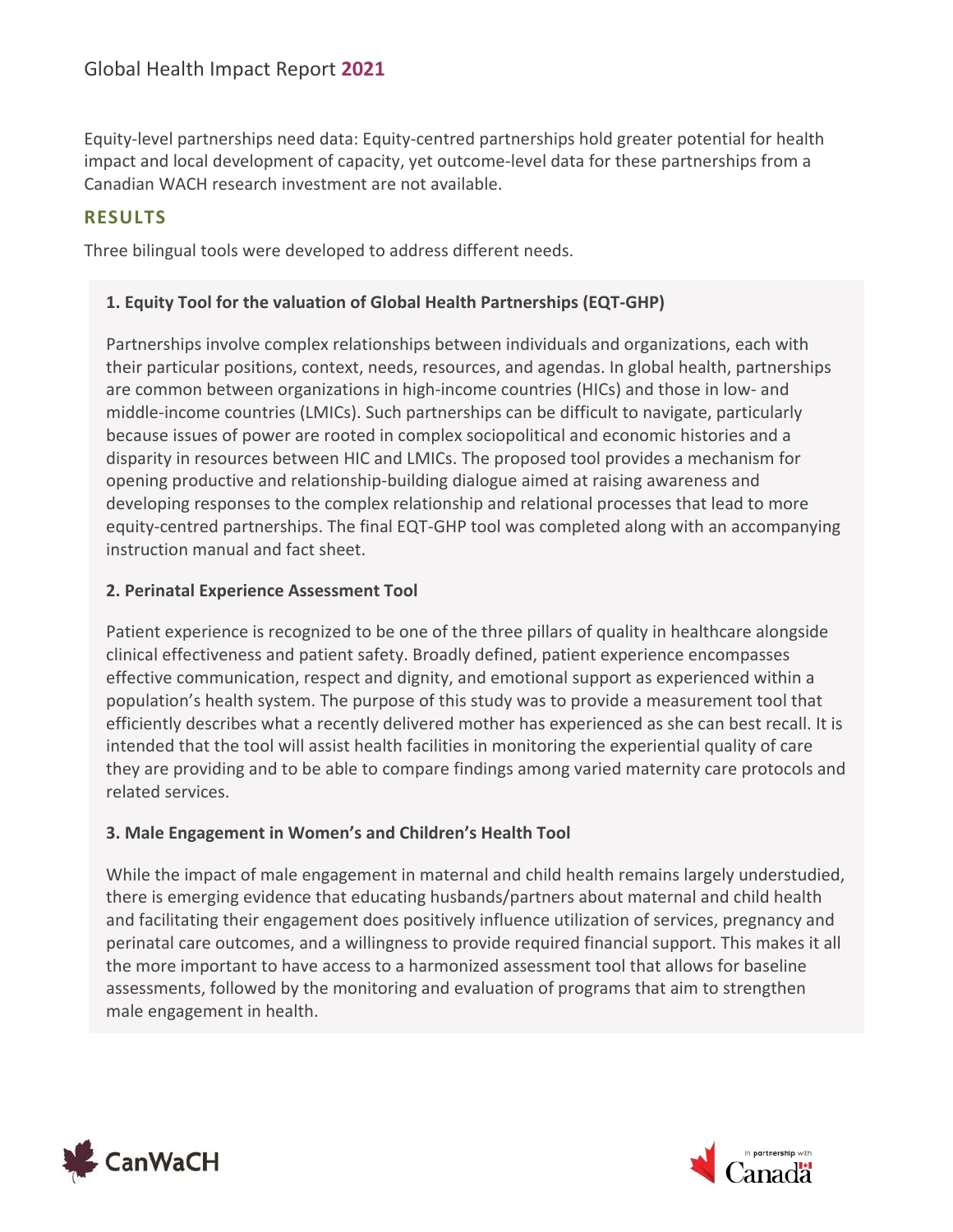#### **KEY PARTNERS**

- Canadian Coalition for Global Health Research
- McGill University
- HealthBridge Foundation of Canada
- Universitv© Laval & Regroupement stratv©gique en santv© mondiale of the Rv©seau de recherche en santV© des populations du QuV©bec

**[For resources and more information on this Lab, click here.](https://canwach.ca/initiatives/canadian-collaborative-for-global-health/harmonized-health-impact-and-research-partnership-metrics-to-accelerate-knowledge-sharing-and-utilization-lab)**

*"We don't want research to end up on the shelves. We want research to influence policy… After doing a lot of research [throughout my career] I am asking myself: 'why all this research?' I'm changing my mind… I am thinking now about research for change."*

# <span id="page-23-0"></span>Lab 3: Collecting Data on Sexual & Reproductive Health (SRH) in Humanitarian Settings





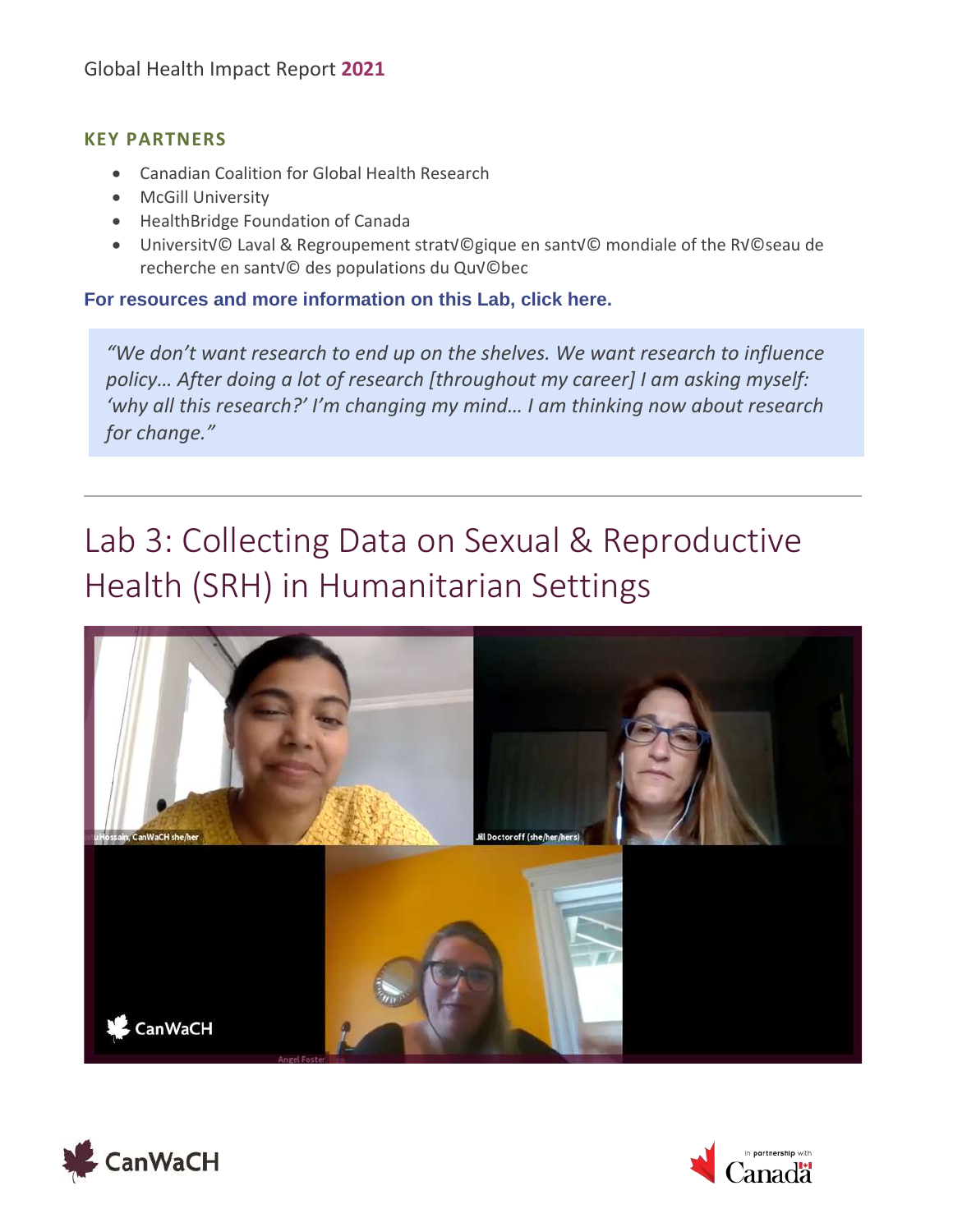#### **CHALLENGE**

Currently, the global forcibly displaced population exceeds 65 million people, with one in four being a woman or girl of reproductive age. Women and girls are at serious risk of death or disability due to SRH complications, including: unsafe abortion, a major contributor to maternal death and disability in humanitarian contexts; forced marriage; and, sexual violence. They are also at an elevated risk of acquiring HIV and other sexually transmitted infections. The lack of data on SRH in humanitarian settings is a critical global issue. This data problem presents challenges for effective resource allocation and timely service delivery, thereby impacting the health outcomes of extraordinarily vulnerable populations.

#### **KEY ISSUES:**

- **Data gaps:** Consistent, reliable and rigorously collected data on SRH in humanitarian settings is sparse across the globe. This gap is even more pronounced when the SRH issue is politicized, such as with abortion data.
- **Low data quality:** The limited data that is available is often inconsistent, producing highly variable content and quality. Limited data and its poor availability also complicates the measurement of the impact of interventions, including life-saving interventions such as abortion, that take place during emergencies.
- **Missing or inaccessible data:** Currently, it is unclear what happens to SRH data that is collected in conflict settings, and whether the data is being used or can be used to benefit current or future humanitarian programming efforts.

#### **RESULTS**

#### **Assessments**

Multi-country assessments were completed in Afghanistan, Bangladesh, the Democratic Republic of the Congo (DRC), Jordan, and Somalia with a local organization/principal investigator in each country. The assessments indicated that the new global standards for abortion-related data collection are not being met, misconceptions about what is legally permissible with respect to data collection are rampant, and there is a lack of standardized tools/guidance for how to collect high quality facility-level data. Partners identified a number of priorities regarding other SRH indicators.

#### **Dissemination activities**

Partners continue to actively disseminate the findings from the Collaborative initiative. This has included: formal presentations at international conferences and annual meetings; global webinars; peer-reviewed journal publications; and five reports in collaboration with WHO. In addition, this Lab is working with Safe Abortion Care Sub-Working Group of IAWG and WHO on a special issue of Sexual and Reproductive Health Matters dedicated to abortion in humanitarian settings, and the findings from all five assessments. Led by National Abortion Federation Canada, partners will also submit a commentary on this Collaborative and the importance of bridging international engagement with federal stakeholders in Canada. This special issue will be published in late 2021/early 2022.



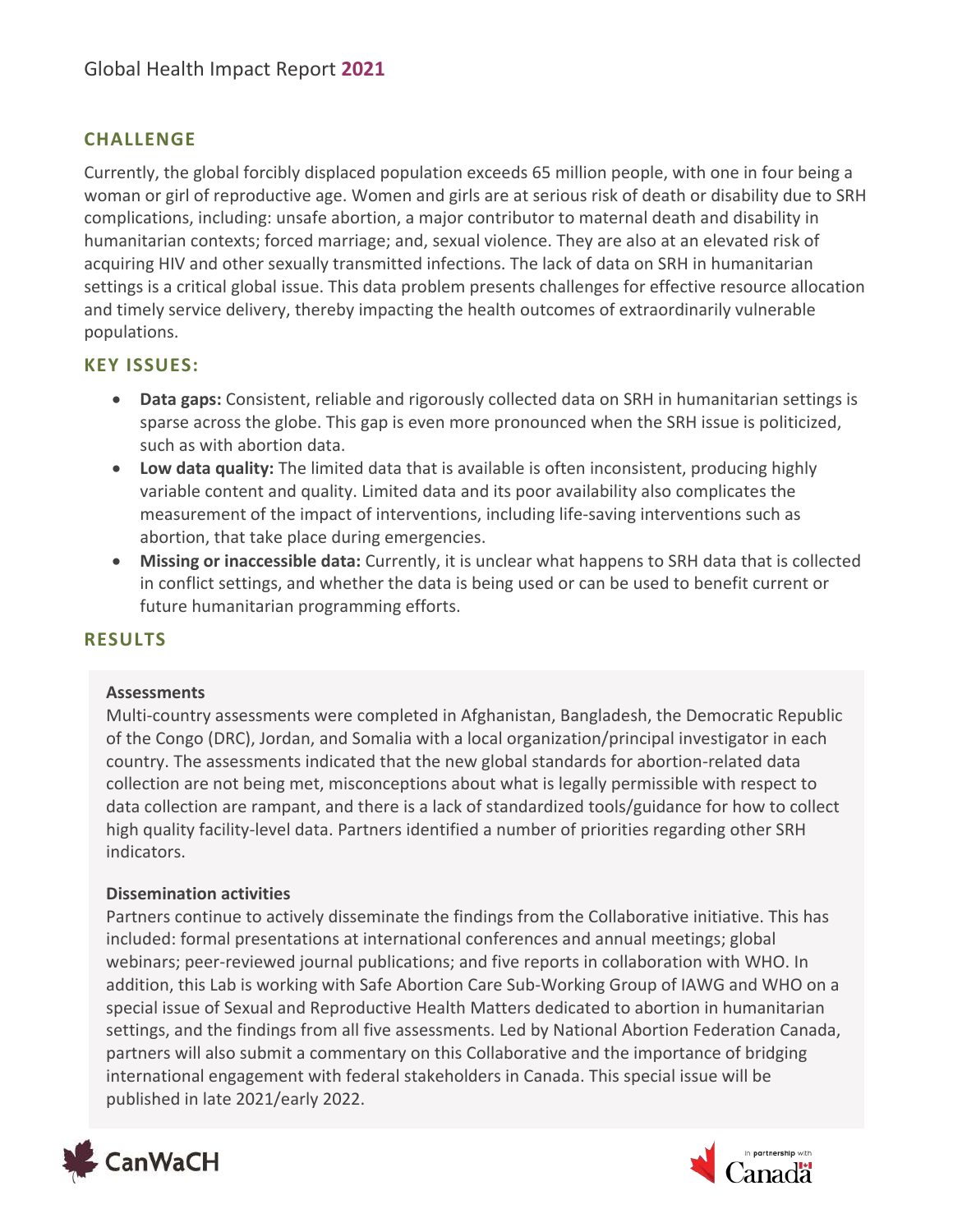#### **Expanded project in partnership with the World Health Organization**

Since September 2019, lead Lab partners have worked closely with the Department of Reproductive Health Research of the WHO Geneva and the WHO country offices in Afghanistan, Bangladesh, the DRC, and Jordan, to undertake assessments on a comprehensive range of sexual, reproductive, maternal, newborn, child, and adolescent health indicators. The aim of this larger project is to develop a core set of indicators for routine collection in humanitarian settings. The tools and materials dedicated to facilitating abortion-related data collection will be incorporated into these broader efforts. In addition, the WHO group will convene meetings for stakeholders in both South Asia and West Africa, and country-level meetings in Afghanistan, Iraq, and Jordan to present the findings and discuss next steps.

#### **Engagement with IAWG and the Safe Abortion Care and Research and Data Sub-Working Groups (SAC-SWG)**

As a key partner in this project, the Inter-Agency Working Group on Reproductive Health (IAWG) supported the active engagement of member agencies. In November 2019, a meeting of the SAC-SWG was convened to provide information about the expanded project and to discuss the preliminary findings from the early assessments. Partners strategized about the SAC-SWG side event at the 2020 IAWG meeting and a delegation from Jordan as well as partners from Bangladesh were to be supported to advance abortion-related data collection and advocacy in both sites. In addition, partners spent fall 2019 organizing a Research and Data Sub-Working Group event for the IAWG meeting. Through this session, partners engaged with global stakeholders about both the abortion-related findings and the larger project with WHO. Finally, partners had planned to organize a workshop in Bangkok in conjunction with the 2020 IAWG meeting to finalize the tools for abortion-related data collection.

Due to the COVID-19 situation IAWG postponed the annual meeting. As a result, partners have pivoted and are now working with SAC-SWG delegations from Bangladesh, the DRC, Jordan, and Pakistan. This ongoing engagement includes providing support to stakeholders to integrate data collection on abortion into routine surveillance.

#### **KEY PARTNERS**

- University of Ottawa
- National Abortion Federation Canada
- Inter-Agency Working Group on Reproductive Health in Crises (IAWG)
- World Health Organization, Department of Reproductive Health Research

**[For resources and more information on this Lab, click here.](https://canwach.ca/initiatives/canadian-collaborative-for-global-health/collecting-data-sexual-and-reproductive-health-humanitarian-settings-lab/)**



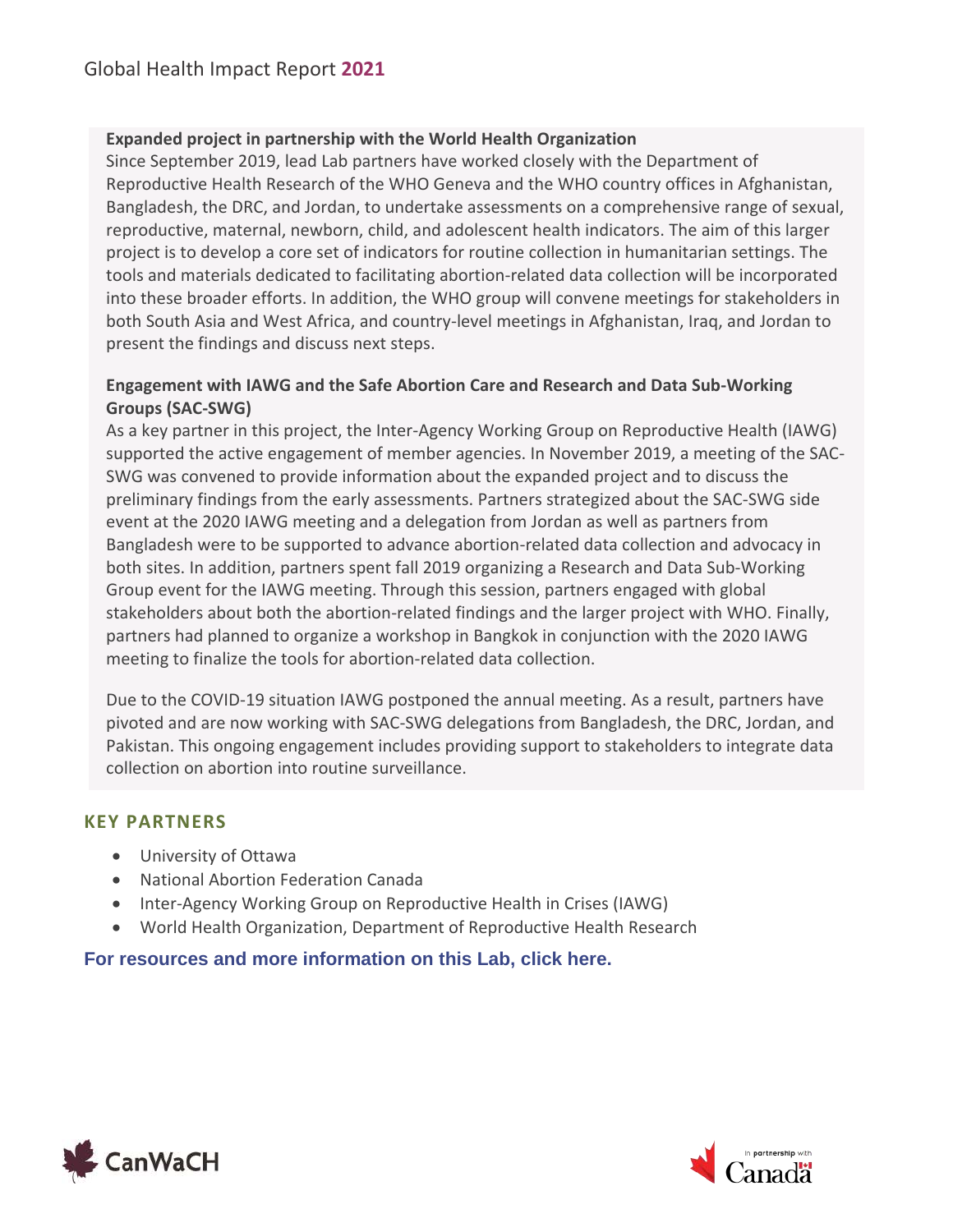*"First of all, the model of this Collaborative between agencies and academia is highly relevant, not only in terms of building capacity of future leaders, but also in terms of the cohesion of expertise. Secondly, often agencies do not have the bandwidth to brainstorm solutions to existing data challenges and academics do not have real-life examples to support. And lastly, given the challenges of COVID-19, more exploratory attempts to identify, develop, pilot and scale existing data systems or proxy indicators to address current and future data challenges are required."*

# <span id="page-26-0"></span>Lab 4: Maximizing use of existing data to strengthen program design, evaluation & impact



#### **CHALLENGE**

National and international non-government and civil society organizations spend substantial time and resources collecting data in order to design and monitor their health interventions. However, estimates of numerous health and social indicators in many countries already exist in publicly available datasets, such as the Demographic and Health Surveys (DHS) and the Multiple Indicator Cluster Surveys (MICS).



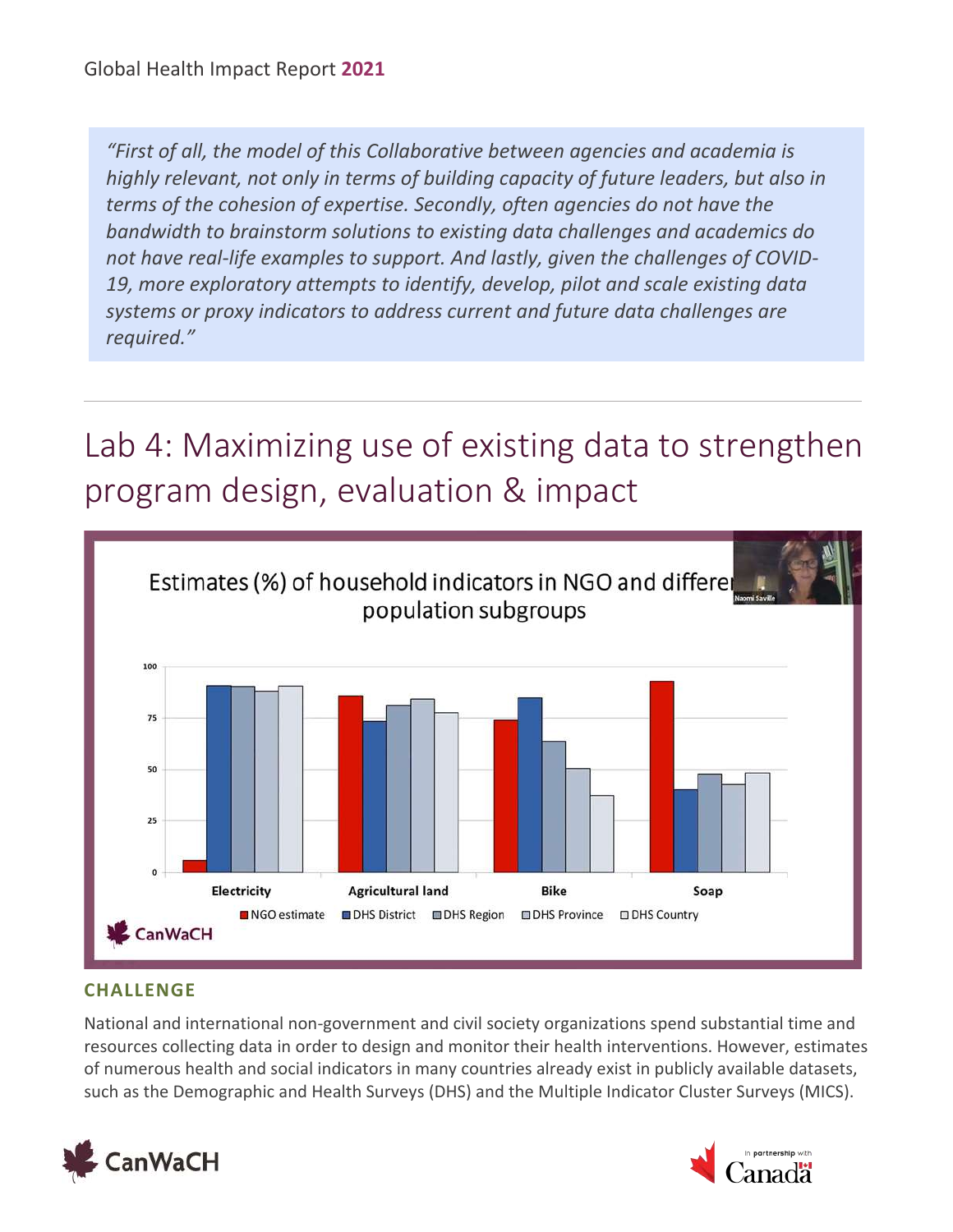DHS and MICS provide standardized data collected using rigorous methods, well-trained enumerators, and large sample sizes. Among the challenges of using publicly available data to assess baseline conditions is that they are rarely designed to be representative of district and village contexts, where non-governmental organizations (NGOs) are often working. In addition, DHS and MICS are collected every three to ten years so there may be a gap between when data was collected and current baseline conditions.

#### **KEY ISSUES:**

- **Responsive to context:** Adequate assessment of baseline conditions is especially important to ensure interventions respond to the varying health needs within populations and promote equitable policies.
- **Increased data use:** Utilizing publicly available data to meet baseline data needs can, in turn, increase the use and quality of publicly available data (collected regularly) to better inform program design, implementation, evaluation and learning.
- **Data-informed decision-making:** Maximizing the use of available data strengthens the capacity of researchers, NGOs and in-country leaders to collect, analyze, and inform programmatic decisions.

#### **RESULTS**

#### **Analysis of NGO vs DHS/MICS**

The objective of these analyses was to compare the indicator estimates from NGO baseline reports to indicator estimates calculated using publicly available data (DHS or MICS). A sample of 46 NGO baseline reports from MNCH projects carried out in 23 low- or middle-income countries were compiled. From the reports, partners extracted: country name, NGO name, date of beginning and end of data collection, population of study and inclusion and exclusion criteria, indicator name, sample size (total and used for each indicator), location of data collection, and the indicator estimate. DHS (from twenty countries) and MICS (for surveys from three countries: Vietnam, Laos, and South Sudan) indicator estimates were matched with the estimates from the NGO surveys, matching geographic level as closely as possible. In total there were 139 indicators, grouped into 41 subgroups, matched between NGO reports and DHS/MICS.

#### **Analysis of DHS vs DHS**

Partners compared DHS data across multiple years or multiple regions, to examine the sources of variation in differences in the estimates due to sampling error, year of data collection or geographical level, but not in methods (because the DHS methods are largely consistent across surveys). DHS data from seven countries were used: Bangladesh, Ethiopia, Kenya, Malawi, Pakistan, Tanzania, and Zambia, and the same indicators as were used in the DHS/MICS vs NGO analysis were retained. DHS indicators from different cycles and geographical levels were matched using different combinations mimicking the actual DHS/MICS-NGO scenarios: indicators from the same level but different years (Scenario 1), indicators from the same year but different levels (Scenario 2), and indicators from different years and levels (Scenario 3).



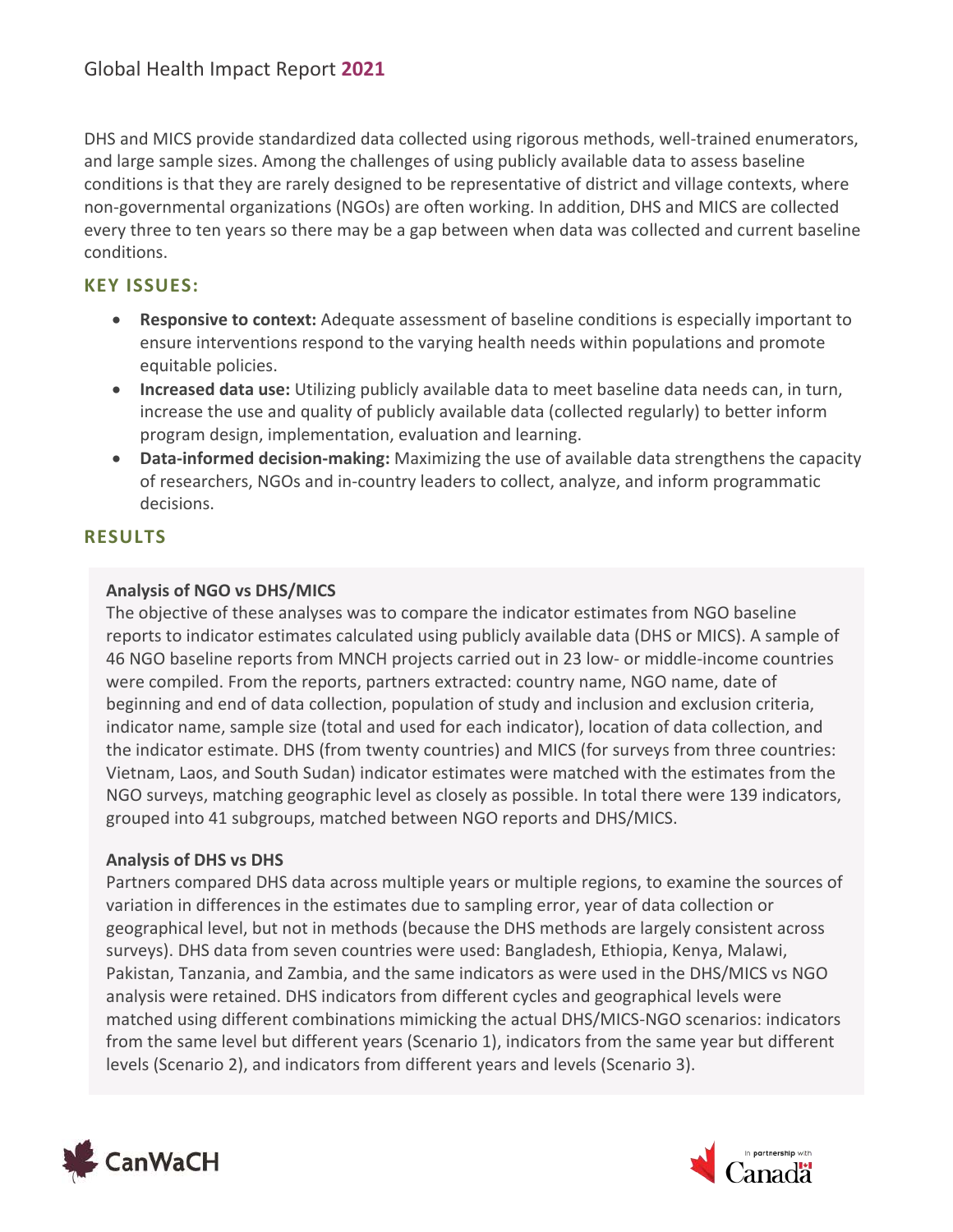#### **Conclusion**

The first hypothesis was that publicly available data can provide estimates of baseline conditions similar to those reported in NGO baseline reports when matched as closely as possible for location, year, and season of data collection. Partners' answer to this is that publicly available data can be used if the NGO is tolerant of imprecise estimates.

While an NGO may use the evidence presented here to justify forgoing their own baseline survey, they should keep in mind that DHS and MICS provide estimates for only some of the indicators of interest to the NGO. On average, partners estimated 18 of the NGO's indicators using DHS/MICS, but NGOs were often reporting 100+ estimates, which may justify their carrying out a full baseline survey. Furthermore, being in the field can provide valuable insights for project design and implementation. While partners cannot give a blanket recommendation that DHS and MICS could always replace NGO baseline surveys, there are some situations where DHS/MICS could be used to the NGO's advantage:

- When the estimate is expected to be less than 15% or above 85%;
- When the indicator of interest is one of the few with consistent similarity between DHS/MICS and NGO estimates;
- When the NGO has tolerance for estimates of low or unknown accuracy and does not need estimates for all 100+ indicators.

The second hypothesis was that the impact of differences in year, geographical level, and season varies across health indicators. Project partners' answer to this is yes (except for season), but the variation due to year, geographic level and health indicator is only a small part of the total variation, and even after accounting for those sources of variation there will still be differences between the estimates from the two data sources.

#### **KEY PARTNERS**

- HealthBridge Foundation of Canada
- Université de Montréal
- Centre for Creative Initiatives in Health and Population
- International Nepal Fellowship

#### **[For resources and more information on this Lab, click here.](https://canwach.ca/initiatives/canadian-collaborative-for-global-health/maximizing-use-existing-data-strengthen-program-design-evaluation-and-impact-lab/)**



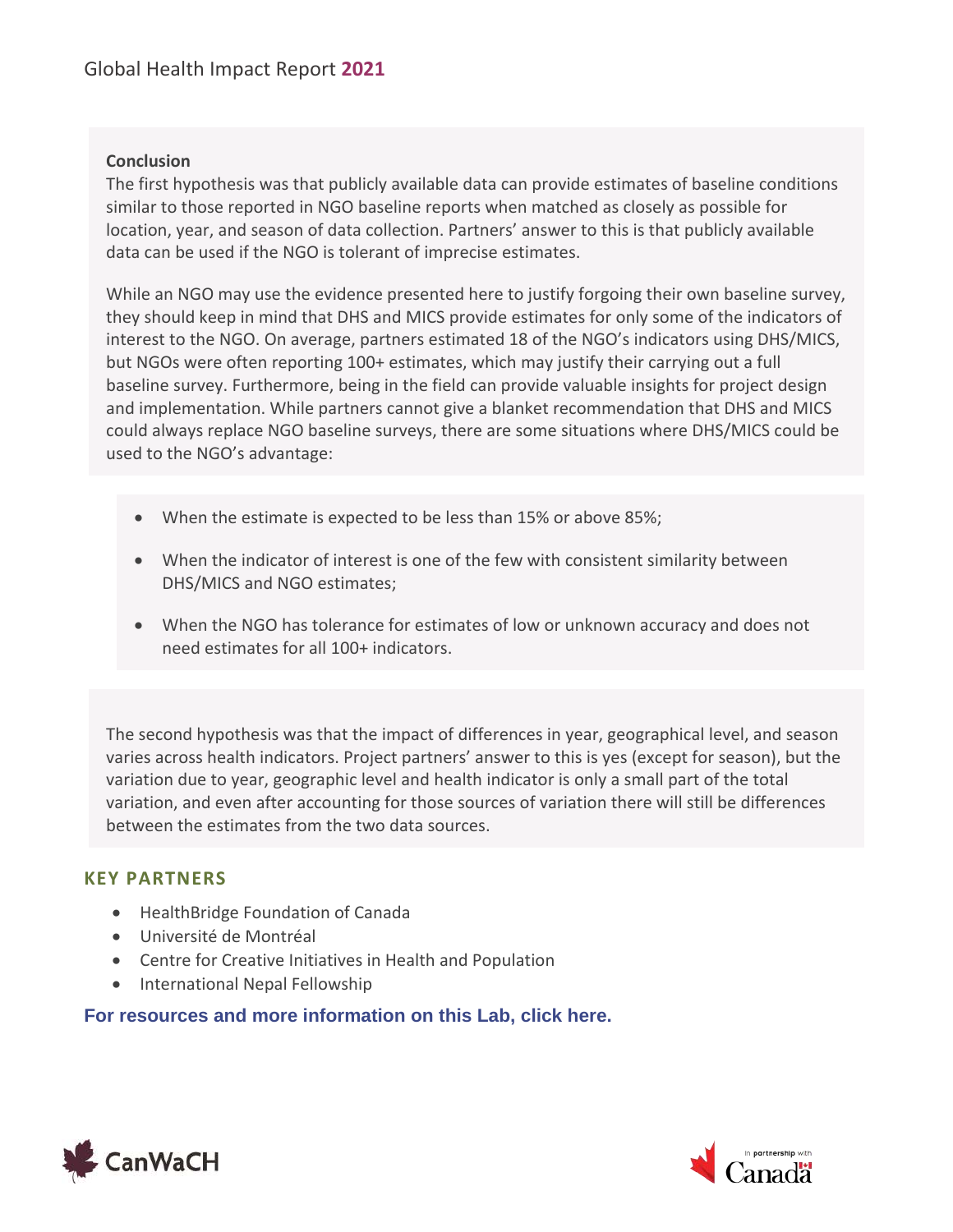*"[Data, research, and evaluation]…requires skills which may not be found in just one organization. Collection and reporting on meaningful metrics requires a solid grounding in data and statistics to ensure that we are making valid and reliable measurements; a comprehensive understanding of programs to ensure we are making useful measurements; as well as skills in communication to ensure that stakeholders use the measurements to make improvements to program delivery."*

### <span id="page-29-0"></span>Lab 5: Improving gender equality and nutrition data for women, children and adolescent girls



#### **CHALLENGE**

Good nutrition and gender equality are mutually reinforcing: improving nutrition is critical to achieving gender equality, and vice versa. Empowerment of women and girls is identified as an important nutrition-sensitive strategy to address malnutrition in low- and middle-income countries. However, there is no established measurement framework to assess how nutrition and empowerment interacts and affects diverse communities and across nutrition interventions. These data problems prevent us from fully understanding the influence that empowerment has on women and adolescent girl's nutritional status.



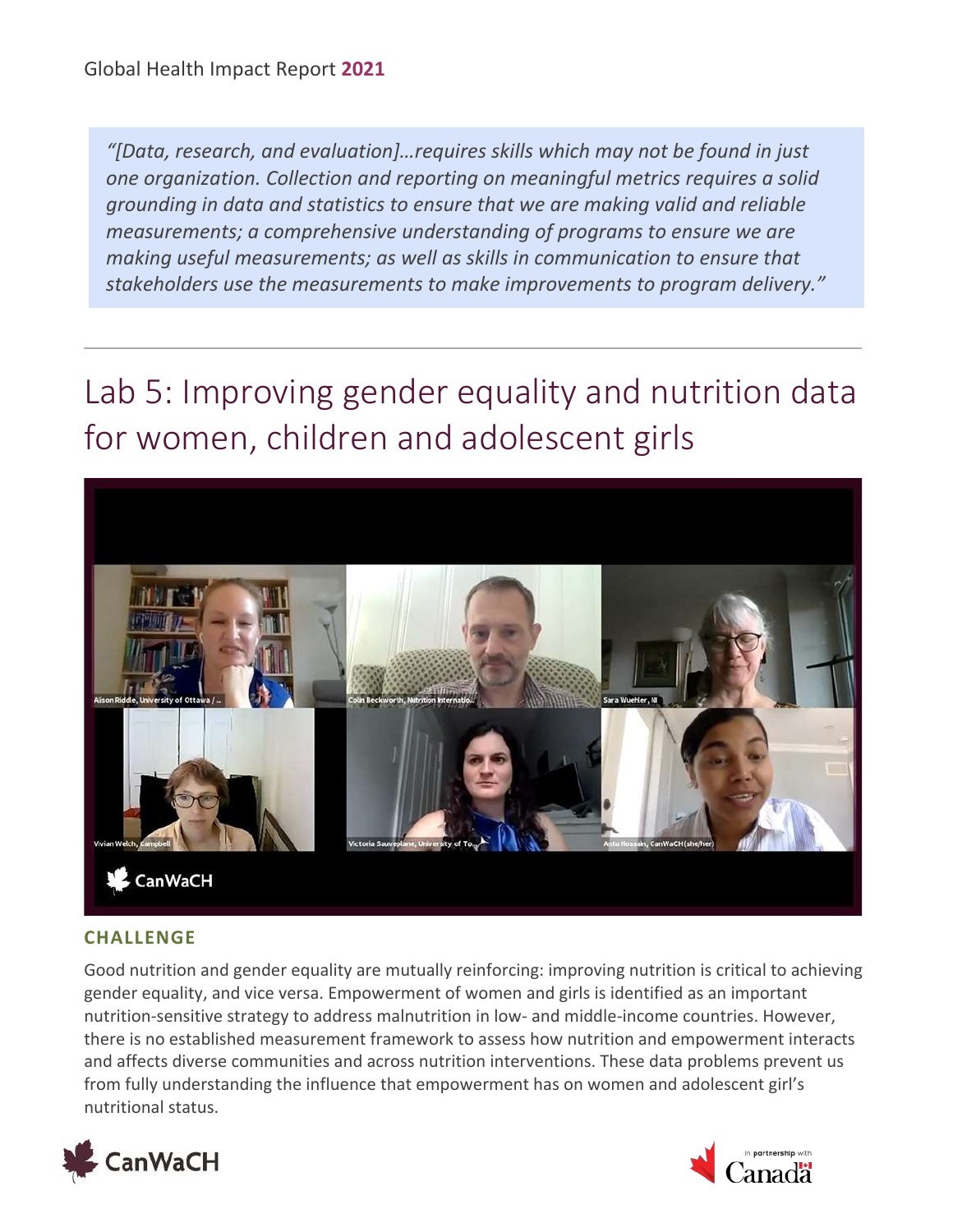#### **KEY ISSUES**

- **Research gaps:** There are gaps in the relevant literature on empowerment and its effects on girls' nutrition. Currently, no existing studies have focused on or even included unmarried and/or adolescent women.
- **Lack of data and tools:** Indicators of gender equality may only be collected in national surveys, such as Demographic and Health Surveys (DHS), which occur infrequently and may only collect data on women 15-49 years. This lack of consistent data does not support individual program interventions and course corrections.
- **Lacking indicators:** Lacking indicators on the interaction between nutrition programs and gender equality, and methods to frequently measure these indicators for program design, prevents programming from being responsive.

#### **RESULTS**

The project undertook research into gender equality and women's empowerment (GEWE) links to nutrition status and potential indicators that could be measured to identify whether the most GEWEvulnerable beneficiaries are being reached through gender-sensitive nutrition programs, and eventually whether gender-transformative nutrition programs are having a positive impact on beneficiary's GEWE status.

The project also led updates to the Nutritional Intervention Monitoring System (NIMS) toolkit. This included research identifying best-fit-for-purpose rapid assessment tools and survey designs monitoring needs. This is specific toward assessing the most appropriate program specific surveillance tools with monitoring indicators and context-specific indicators that could be collected across each project lifecycle.

Positive feedback from survey teams and country-level project officers indicated that the outputs from this collaboration strengthened the harmonized NIMS toolkit, reduced the workload during tool development and mapping of indicators to questions, made data quality metrics clear and transparent, and filled a critical need for evidence-based gender equity and women's empowerment (GEWE) indicators in program surveys – beyond the classic 'sex disaggregation' of data.

#### **Data review and tool development phase:**

The overall project and activities have allowed partners to reduce the resources or cost required to implement each NIMS survey (tools pre-set, methods transferable across countries); the use of harmonized tools, templates and checklists has increased the quality or "rigour" of survey outputs; the harmonized tools are easy to adapt, and to identify where adaptations are required for each country. All of these have made it more feasible to conduct surveys more frequently, but in particular, these same tools are being adapted for use more frequently in a routine monitoring format. Activities include:



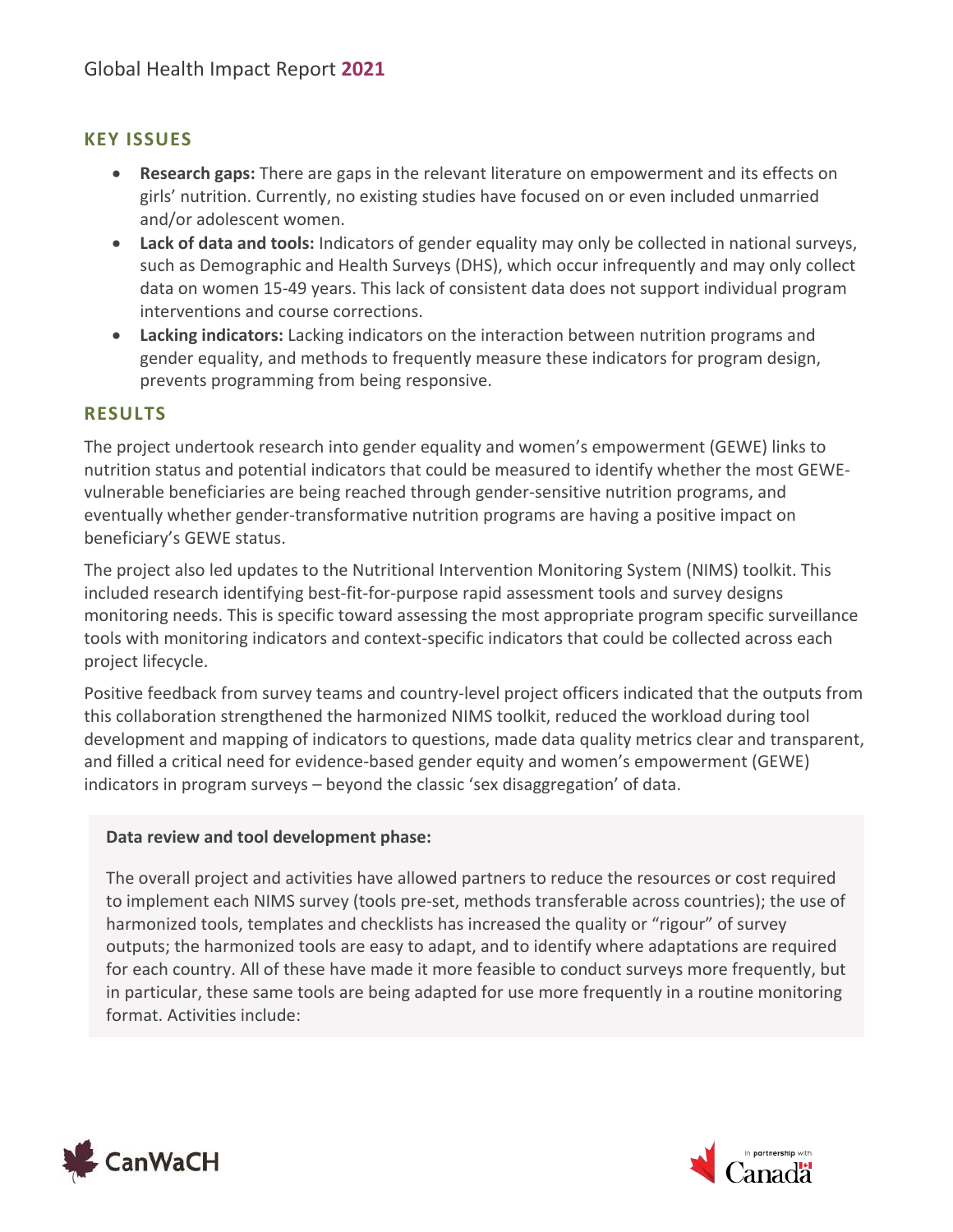- Development of an explanatory statistical model incorporating potential links between gender inequality, increased nutritional needs, and inequitable access to nutrition and health services, particularly among adolescent girls.
- Conducted two systematic reviews to help create a framework for measuring and linking gender and nutrition related outcomes.
- Identified simple appropriate indicators of gender equality to test in country settings.
- Program specific surveillance tools created: a harmonized checklist of recommendations and procedures to implement survey data, and a database for tracking survey data across time in an easy-to-use and transparent format.
- Included gender-related questions and indicators in the updated NIMS survey tools during the 2019-2020 round of country surveys, and was able to implement the updated NIMS in seven countries.

**Strengthening capacity**: **Inspire and train leaders in global health and gender equality metrics** The project engaged fellows and early career researchers in the research and tool development activities. This helped to build sustainability in expertise in GEWE and nutrition research beyond the scope of the project by providing practical skills and application-oriented project opportunities. Due to COVID-19, in-person workshops were not conducted. Instead, the focus was to train staff who work directly with local government staff and survey partners to ensure that staff are sufficiently trained to disseminate findings and explain the procedures applied to data collection and analyses.

#### **KEY PARTNERS**

- University of Toronto
- Nutrition International
- Campbell Collaboration

#### **[For resources and more information on this Lab, click here.](https://canwach.ca/initiatives/canadian-collaborative-for-global-health/improving-gender-equality-and-nutrition-data-women-children-and-adolescent-girls-lab/)**

*"…through this Collaborative, I developed new professional and personal ties which will be crucial in my professional life."*



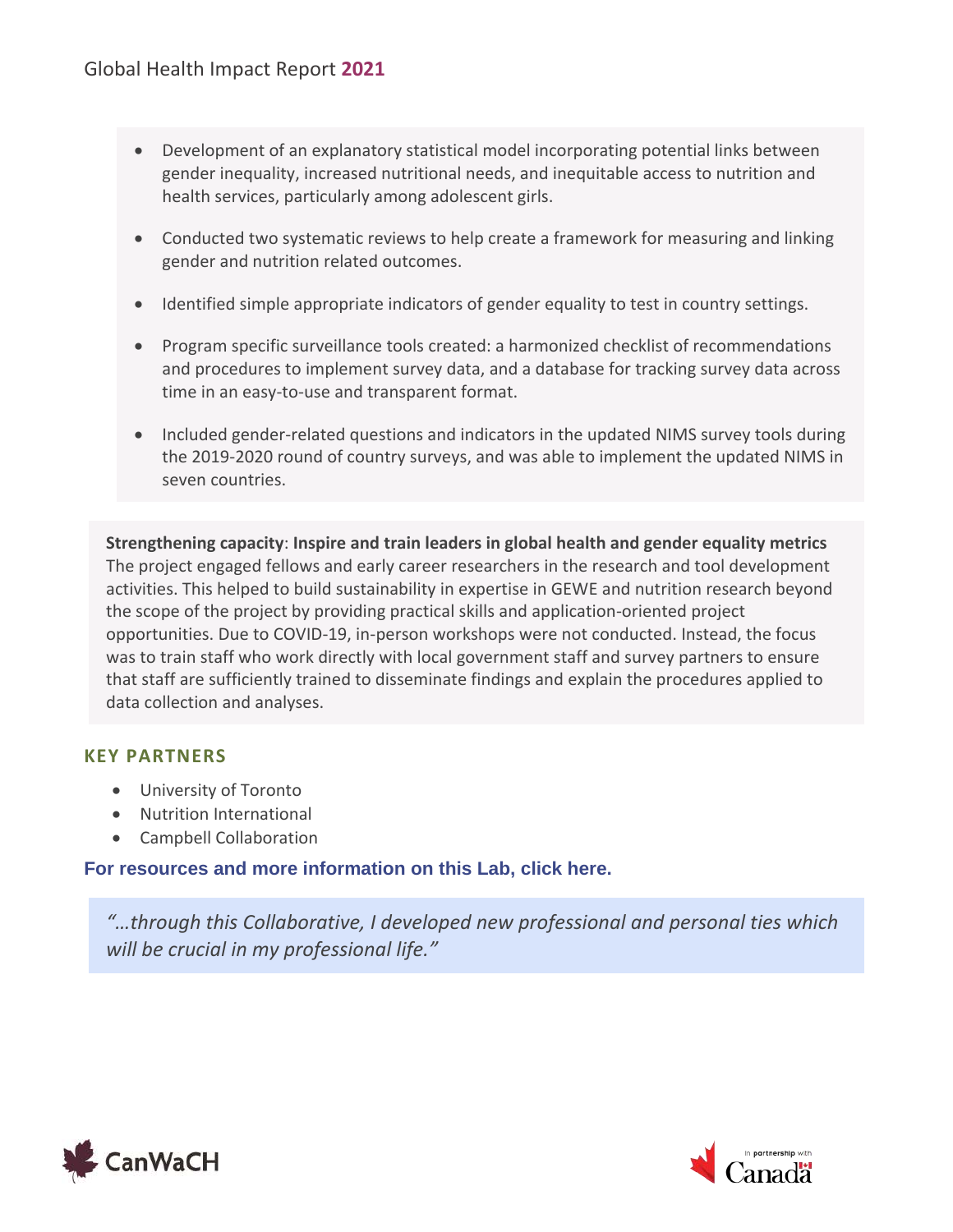# <span id="page-32-0"></span>Lab 6: Improving the Measurement of Sexual and Reproductive Health and Rights, Women's Empowerment and Gender Equality in Humanitarian Settings



#### **CHALLENGE**

Health program delivery and its measurement in conflict-affected and humanitarian settings is difficult to assess to ensure accountability. There is a minimum set of process measures but they are of unverified quality, especially depending on the type of conflict. Access for data collection to most affected populations is complicated due to ongoing security issues, which often disrupt routine data collection. Logistical and monetary costs of traditional data collection methodologies can significantly increase due to the added security costs, communications challenges and increased costs of human resources in humanitarian and conflict-affected settings. To streamline data collection and measurement processes, simpler approaches to valid and reliable gender-relevant analyses need to be identified.



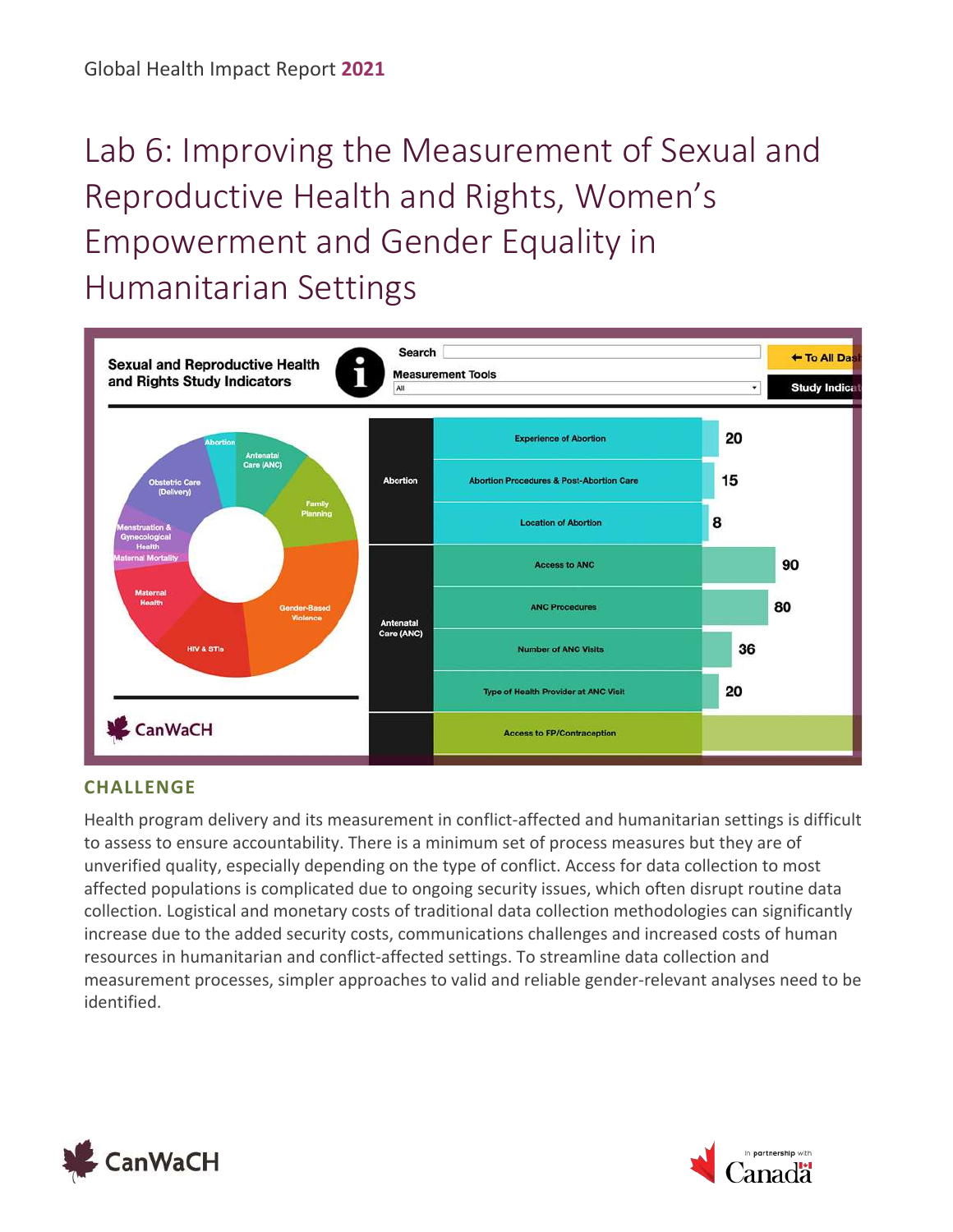#### **KEY ISSUES**

- **Data Uptake:** Identifying data practices, best data sources, and tools for planning will avoid duplication, reduce waste, and increase uptake of the information at early stages of developmental assistance, including investment planning stages.
- **Strengthen Data Capacity:** Standardize and simplify stakeholders' capacity, including the next generation, in order to: select indicators; collect data; analyze data; communicate situation analysis and progress using strategic indicators; and, use data and indicators effectively.
- **Expanding Health:** Gender-relevant outcomes are influenced by a complex web of actors and issues that stretch beyond the health sector. Exploring indicators from multiple sources of data that are not traditionally assessed by the health sector can facilitate complementary gender equality change affecting the social determinants of health (e.g. education).

#### **RESULTS**

#### **Scoping Reviews**

The project documented existing approaches to the measurement of SRHR and GEWE indicators in humanitarian settings, by conducting two scoping reviews. The first scoping review search, on the measurement of SRHR in humanitarian settings, yielded 385 publications and reports. SRHR indicators were categorized into nine domains: abortion, antenatal care, family planning, genderbased violence, HIV and sexually transmitted infections, maternal health, maternal mortality, menstrual and gynecological health, and obstetric care (delivery). A total of 65 tools and questionnaires measuring SRHR were identified, of which 25 were designed specifically for humanitarian settings. Although gender-based violence and pregnancy continuum indicators were well measured across humanitarian settings, several gaps in measurement were identified.

The second scoping review search, about the measurement of GEWE in humanitarian settings, retrieved 170 publications and reports. Extracted indicators were categorized into seven domains: economic, health, human development, leadership, psychological, security and justice, and social/cultural. Thirty-eight toolkits and questionnaires were identified in this review, of which 19 were designed specifically for humanitarian settings. Social/cultural was the largest domain represented in this review, with gender-based violence indicators reported in 66% of studies. There was little representation of economic, human development and leadership indicators.

#### **Pilot Projects**

Two pilot studies were conducted. The first pilot study involved developing a machine learning software for title and abstract screening to be implemented during a systematic or scoping review process. While conducting the two literature reviews for this project, a need was identified to facilitate and improve the abstract screening process. For the literature reviews, a combination of existing machine learning approaches and developing new machine learning approaches were used. Literature reviews were completed from a wide range of collaborators and evaluated the performance of different textual embeddings and algorithms on predicting the inclusion of an abstract. The hope is for machine learning to become a routine aspect of



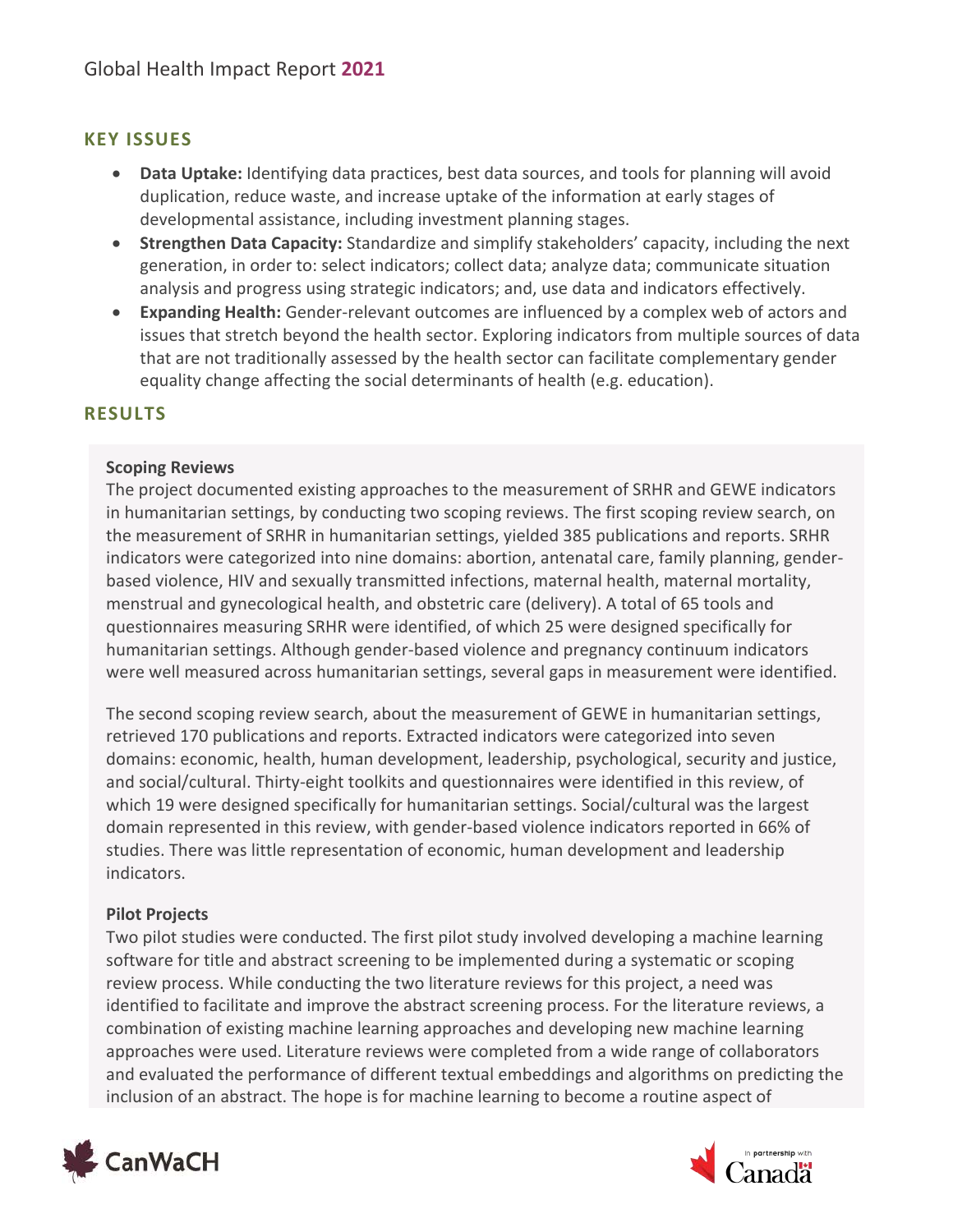systematic and scoping review screening, to increase efficiency and to minimize project workloads.

For the second pilot, a logistics simplification and data reduction of SRHR indicators were conducted in Demographic and Health Surveys (DHS). The aims of these analyses were to evaluate if using a reduced sampling fraction of households and enumeration areas could generate valid estimates, and to monitor the progress of low- and middle-income countries regarding sexual and reproductive health, using a simplified version of selected Countdown 2030 indicators. This pilot found that it was possible to reduce sample size (both enumeration areas and households) when measuring some SRHR indicators, and that it is possible to reduce the number of questions asked when measuring more complex SRHR indicators. Using simplified versions of the health indicators could reduce the amount of information needed to be collected, reducing survey length and the overall time to conduct a DHS survey.

#### **Interactive Dashboards**

Interactive dashboards were created to showcase the tools, indicators and gaps found in both reviews. The dashboards were created using Tableau, a software which allows for the creation of open platform, interactive dashboards in a story format. The dashboards are a synthesis of data collected on measurement tools, methods, and indicators extracted from the scoping reviews, with both coverage and outcome indicators included. As a whole, these dashboards provide an inventory of available toolkits and indicators relevant to SRHR and GEWE and their data sources, which can be sorted by topic, country, humanitarian setting, study design, or study method.

#### **KEY PARTNERS**

- SickKids Centre for Global Child Health
- Canadian Red Cross

**[For resources and more information on this Lab, click here.](https://canwach.ca/initiatives/canadian-collaborative-for-global-health/adolescent-sexual-and-reproductive-health-and-rights-generating-evidence-and-strengthening-country-capacity-lab/)**



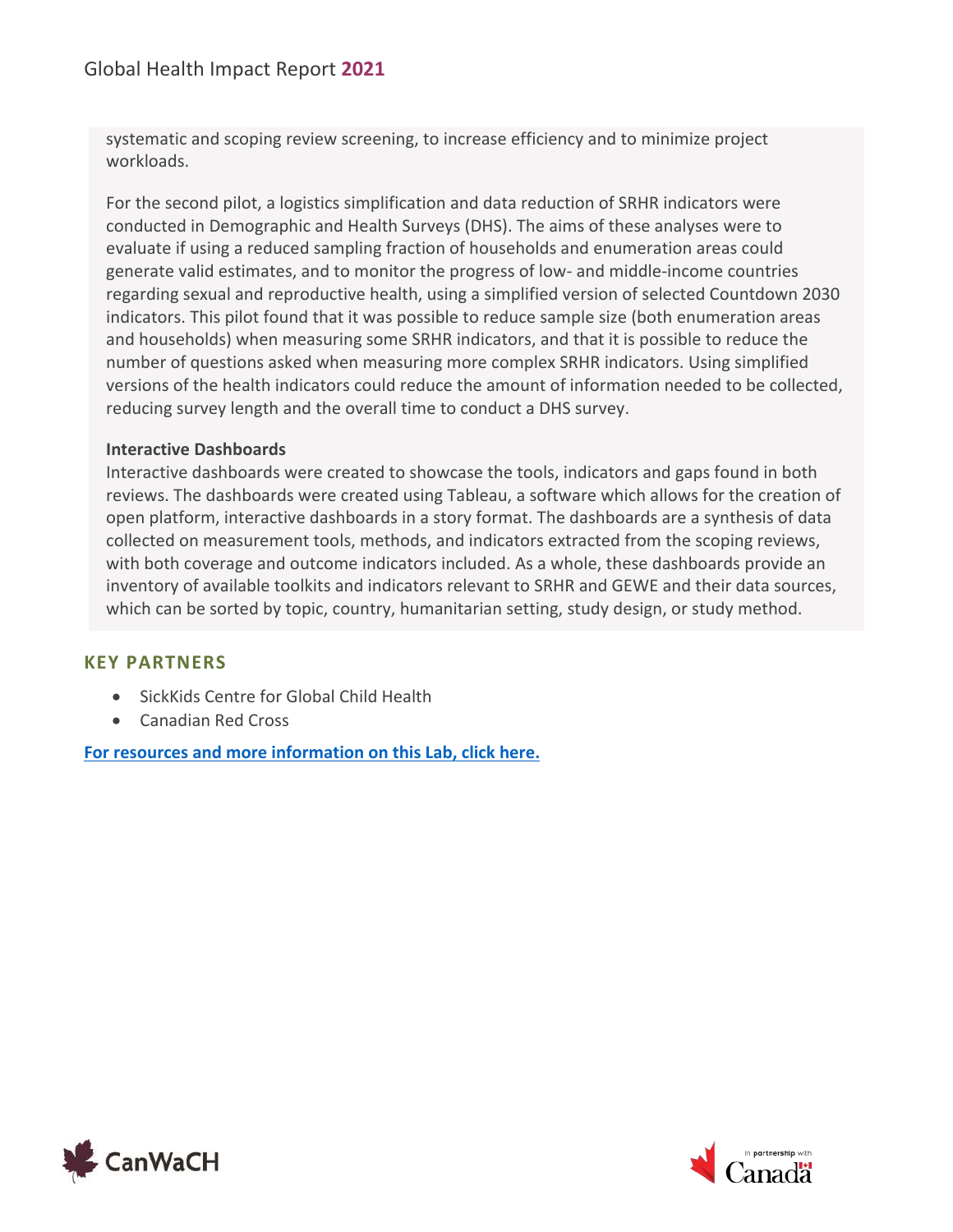# <span id="page-35-0"></span>Looking Back, Looking Forward

As part of CanWaCH's development of our strategic plan, we consulted numerous stakeholders including member experts and external thought leaders in monitoring, evaluation, research, and learning. Our aim was to better understand and identify emerging priorities for capacity strengthening and knowledge sharing, and resulted in several exciting outputs in 2021, including but not limited to:

- **[Technical Guidance Note on Measuring Women's Empowerment in the Global Health Sector](https://u10318183.ct.sendgrid.net/ls/click?upn=Hqo8cV0ZPO9bq-2Bojps0lG-2FIPjk8woe2ztOZnsl4moeLtDXJNCMPdYQ9cJOvkRyPHnNEJ64j1Gbb1nBlrdK1Xhm6XRK1lXGM4AMS0WfRKTJMpVNntTIVk5atbBdVBkXKYAZj8pqzNKqC0Fthzhrfp0RfG29Z7vC8taqkodwl3NJh4MbOFVdDUTHedPE5Mgv7zXgEeN5egn5sc-2FotwE-2Fr6f0mIdz4vBjGRgZLcYECBBMvYfX1uRYB8W0s1BR5QOyiraiOTH1eCUqcnOI0GJl1lR8ZxpFCUlf-2FnfFj3YWqOe2YX7tVpcbuASdMMdSscOSp0IVH86wHMYWtQueNaRaXSJPQa-2FKU-2F3SPs-2BCwDZioXouLAv4RaBAc7lsRqYZy3Lhe2tI30Uw3PKnBi6auQ9xVX-2BywSeMAznl8W177sx20OTw692rAjkDdcqcBeY0cOvYWdoALNJvpe0eBHJ6-2BheNWoututy0Mxjyr1sVPLsgamOhpYxzV9zPw84mBx53eH7rG-2Bolmz-2F-2BP309KLSE299J7megfmH07zhWgsRRB8wD-2B8zObNwzXxapuf5htWdn37W7qGpZa5EH8JK9i4mdSXwj57TV44x7JKhPBhGzOXLRE6UBFP-2FLo-2F5LVejSpLEkcEG6svILgsFoyKbFFATRUBcwutVN1u2cXLZzaSPeYgPM3qSKoi75HQSVcOxydoj-2FYg4NRlml-c_u0BB3ZnfXoCCTZ2OWgOTzgMnK6JtdDVUmABENl6K2hkWHW7BQ6qYssxZqxmcau7ZBLIauFogmSW33se1FCHU-2BfMIyDG6MCwfXjGN5wDG-2FWmKAmqn1-2F5LuWJ2lcYFShZIkWEbkXjoIYQudDJAdTIxwmkGx9QWFshZ5pVkwqxvhzb6BNKaXLU0Bx2TdVA7D6qGStG4V3QpVmRd-2BXggYC-2F356PDcB4OxaAA9nTL72PuUieUCOgvTUbucRGs9C56f2ZTViKzmSUseCRb2Jo6xI6-2F1nBS57bcq9BLaswJ1i9OIshsU3W3WVc-2BRSQN9A3VqQPjhnYuRY6cjSwLTbXmpupZoWsHwWY7dnzaCFvsHkFXOnjZs8FeDWbYeaiP4dfq60-2B5):**  a practical resource and accompanying video tutorial created for all global health initiatives seeking to measure empowerment in their work.
- **Critical Dialogues Series:** leveraging the findings of the Collaborative to further explore adaptive shifts in data methodologies, guidance and lessons learned.
	- o Dialogue 1 **[Reuse and Recycle: Practical Guidance on Maximizing Existing Data](https://u10318183.ct.sendgrid.net/ls/click?upn=Hqo8cV0ZPO9bq-2Bojps0lG-2FIPjk8woe2ztOZnsl4moeLtDXJNCMPdYQ9cJOvkRyPHnNEJ64j1Gbb1nBlrdK1XhuG0ENk2L-2FARy1iPihwdKr930LWAEIVED8wXU8B49ZlAI5YmM-2Fv56c88Mmyqh38HYoDxzM5mqFzzk3Jag-2FNO89CxJm3foXf46zo9QUMe6UuwlLLkuItqDQ9uCD8LUigVTFMvcb9qJ4bbyAzvCnUtda4nAvBMyhwGg8OeF5C15b7bNQj0eE5JKkhzUX0UYu4EMgZUN1G-2B7HRBZva0VYgFzKAevdv5e9TvyowfZHnlEdyL4HXh9p0vOj-2FvJjPQN8HC-2B7sP-2BwceNW-2F-2FHr-2B5yE9rgL7Dg0pFkccytfMAlReNWkmB5J3fWnvO28Dd91FRuXPEvCARovYZf785-2FdklKGcgykIz4fR8zUjcIxUT-2FqXiWVjlXRJUd-2Bbc1GqmeLS56ZkGp7RA9omaHkMaeklzYpnADl5upwBUDAXm-2FTS5q76QdPCFVlNKhbsynVHmbB0rb7dPa9pHl4ItlifdFVVeh-2BZvj6wWV-2FHm5b7D08a83p1mQM5hXXnAA4QAfjfJHHgbibmtMbDoiMDqxZJiMVXR-2Ft3vB0WffOvhuxqUclavRDX01QmzLp_D_u0BB3ZnfXoCCTZ2OWgOTzgMnK6JtdDVUmABENl6K2hkWHW7BQ6qYssxZqxmcau7ZBLIauFogmSW33se1FCHU-2BfMIyDG6MCwfXjGN5wDG-2FWmKAmqn1-2F5LuWJ2lcYFShZIkWEbkXjoIYQudDJAdTIxwmkGx9QWFshZ5pVkwqxvhzb6BNKaXLU0Bx2TdVA7D6qGStG4V3QpVmRd-2BXggYC-2F356PDcB4OxaAA9nTL72PuUievSm8dN8wygPbeKkA1gI2GghIATzdgh9lTiWjzaNgfyfg4aOBP3uy5-2BsXXXZYksiUa9RCLMLhzUqLcpdwdnCCSsH2uiv1ImD0ULjB2Oojh5KITHgJ75AI2wYYT0UMHlFqqyL-2BI18-2Fdc1wN36t0u1xO)**
	- o Dialogue 2 **[Understanding Gender Equality Through Mixed Methods](https://u10318183.ct.sendgrid.net/ls/click?upn=Hqo8cV0ZPO9bq-2Bojps0lG-2FIPjk8woe2ztOZnsl4moeLtDXJNCMPdYQ9cJOvkRyPHnNEJ64j1Gbb1nBlrdK1XhhrRAWjDOc7tENKU3BDjdolBfYpAd5mvWx4KZw73D32IWtG0-2FvsKMaBA6UJzlx49k9nfwRy5DtPvOIyjPtrNuotRFGMHx0-2FQMgjf9Ajikt-2FAWWgKtTUR2CWxdOR-2FMy6nn-2Bca1KOHVqm-2Fjh60LReuxbB6tfTQsKHk8SFuhGlFQvW5g-2FrS0o8UqXS3khdOgfOBtXnPwyR4RSsgKMUqzevwKuKCuEeVbqDrcmXiBf2YQWAMMypveD0Po5-2FQPH-2BbMUtPsJmbLH188x9WH-2F4yM39fpEOlHbOlxsNNAOajjKwwhSMSYGVe87AXFo9Uwzdzc3OSXx20ge819ZmVYJHbuUcVh-2F-2FB4x89CKxEJMoPdxIJAEuoSLByOrM0y0TtCu9XUDVmuWVpdy3TtCPXohV3XOcPOOwpF9KycWW1-2FNtI2spOyNT7DH0dF-2FREVtT0mNPVZTLqa2Ckidkdf72i3tYZLisX-2F4LiqNdr3K7QDU-2BZnOEb6bJBRY2-_u0BB3ZnfXoCCTZ2OWgOTzgMnK6JtdDVUmABENl6K2hkWHW7BQ6qYssxZqxmcau7ZBLIauFogmSW33se1FCHU-2BfMIyDG6MCwfXjGN5wDG-2FWmKAmqn1-2F5LuWJ2lcYFShZIkWEbkXjoIYQudDJAdTIxwmkGx9QWFshZ5pVkwqxvhzb6BNKaXLU0Bx2TdVA7D6qGStG4V3QpVmRd-2BXggYC-2F356PDcB4OxaAA9nTL72PuUicFBFgS7kz-2F4BCJwnBeMD-2FcvV3C-2F52y7o9jsouR6jSO8z0P-2FLkVFrSa2PSY78dhPo4Tx2l-2FCnWkYOIJRvBbvwtLoselDlNPy4OFl1LeKbqGb-2BJIcPaaPE8hNm5C6uEH-2FA0Sf3u2NOhT9fgUKQPpJ-2F6o)**
	- o Dialogue 3 **[A Successful Marriage: Research-CSO partnerships delivering practical](https://u10318183.ct.sendgrid.net/ls/click?upn=Hqo8cV0ZPO9bq-2Bojps0lG-2FIPjk8woe2ztOZnsl4moeLtDXJNCMPdYQ9cJOvkRyPHnNEJ64j1Gbb1nBlrdK1XhsB0xcvM9q2NIymiKgtiQeDYtCSfhAWoFaQCSK8pG1kk2Ilh-2BwuYwI4J6fIsQMsXJzZ8XzJUBbFEhsITQDxf5LSlXRWaRqQyxWJQNV4Q5yisuguOosr13yBXlfffFJrnh35ow0pomFNH9ATmAOO-2BfU8nTpmc1a65s-2FPwnQt13obLt5wm5ItjLTp-2FRJcBRzoohW30Mhfe4fi6nFOFRpZthBOCeIe8VEheG-2FY226vdg9xzx9aWc6WZFaoR-2FstajqydHRt4GM4aq2aAsZTxuP9d54keZ0ycc1KqIeyP3jX4rS1w3MLn2pjkqM-2BGncMiFCJENW5chBuwRvGHGQaV7qhuYnx4NglaWU50ZfJRycTSTMGGptVcR-2Bs5yTOkEJ912G8Q4f3lCOeKgw4CME-2FQCogEfuOT3JAhaG4qRm-2F8mggtpKgTNLNNzrWifqyS3C5Hb1QejTQjc706b-2FV8Xr2tke3KCS-2FHLy7H5JpXnTg0u07rdI58bzhA8lK0YjqEJhA3Ty2w7O-2FcE9K2Z2gJ9PfRBEq27A7nS50qNASPOp0up7YZXPC-2Fk5URgItz5tISOoznJRymYPb-2Btika-2BJPOyu7mm6RergM-3D3l2c_u0BB3ZnfXoCCTZ2OWgOTzgMnK6JtdDVUmABENl6K2hkWHW7BQ6qYssxZqxmcau7ZBLIauFogmSW33se1FCHU-2BfMIyDG6MCwfXjGN5wDG-2FWmKAmqn1-2F5LuWJ2lcYFShZIkWEbkXjoIYQudDJAdTIxwmkGx9QWFshZ5pVkwqxvhzb6BNKaXLU0Bx2TdVA7D6qGStG4V3QpVmRd-2BXggYC-2F356PDcB4OxaAA9nTL72PuUiftArnFstSJW2vlGBNqR6XXkx7kXMM4fQ5RZHjLAnQSGlM06u1QC9qnPHxqEz7dfuM5nPQoBqdGSfZc2BbY2S1pGehqTRwrwnTcnA4Oc4tjYuJatshZncTgx6olzJzetJR-2ByDx77f5yWqPiYqSU1zN3)  [solutions](https://u10318183.ct.sendgrid.net/ls/click?upn=Hqo8cV0ZPO9bq-2Bojps0lG-2FIPjk8woe2ztOZnsl4moeLtDXJNCMPdYQ9cJOvkRyPHnNEJ64j1Gbb1nBlrdK1XhsB0xcvM9q2NIymiKgtiQeDYtCSfhAWoFaQCSK8pG1kk2Ilh-2BwuYwI4J6fIsQMsXJzZ8XzJUBbFEhsITQDxf5LSlXRWaRqQyxWJQNV4Q5yisuguOosr13yBXlfffFJrnh35ow0pomFNH9ATmAOO-2BfU8nTpmc1a65s-2FPwnQt13obLt5wm5ItjLTp-2FRJcBRzoohW30Mhfe4fi6nFOFRpZthBOCeIe8VEheG-2FY226vdg9xzx9aWc6WZFaoR-2FstajqydHRt4GM4aq2aAsZTxuP9d54keZ0ycc1KqIeyP3jX4rS1w3MLn2pjkqM-2BGncMiFCJENW5chBuwRvGHGQaV7qhuYnx4NglaWU50ZfJRycTSTMGGptVcR-2Bs5yTOkEJ912G8Q4f3lCOeKgw4CME-2FQCogEfuOT3JAhaG4qRm-2F8mggtpKgTNLNNzrWifqyS3C5Hb1QejTQjc706b-2FV8Xr2tke3KCS-2FHLy7H5JpXnTg0u07rdI58bzhA8lK0YjqEJhA3Ty2w7O-2FcE9K2Z2gJ9PfRBEq27A7nS50qNASPOp0up7YZXPC-2Fk5URgItz5tISOoznJRymYPb-2Btika-2BJPOyu7mm6RergM-3D3l2c_u0BB3ZnfXoCCTZ2OWgOTzgMnK6JtdDVUmABENl6K2hkWHW7BQ6qYssxZqxmcau7ZBLIauFogmSW33se1FCHU-2BfMIyDG6MCwfXjGN5wDG-2FWmKAmqn1-2F5LuWJ2lcYFShZIkWEbkXjoIYQudDJAdTIxwmkGx9QWFshZ5pVkwqxvhzb6BNKaXLU0Bx2TdVA7D6qGStG4V3QpVmRd-2BXggYC-2F356PDcB4OxaAA9nTL72PuUiftArnFstSJW2vlGBNqR6XXkx7kXMM4fQ5RZHjLAnQSGlM06u1QC9qnPHxqEz7dfuM5nPQoBqdGSfZc2BbY2S1pGehqTRwrwnTcnA4Oc4tjYuJatshZncTgx6olzJzetJR-2ByDx77f5yWqPiYqSU1zN3)**
	- o Dialogue 4 **[Measuring Access & Rights in Humanitarian Settings](https://u10318183.ct.sendgrid.net/ls/click?upn=Hqo8cV0ZPO9bq-2Bojps0lG-2FIPjk8woe2ztOZnsl4moeLtDXJNCMPdYQ9cJOvkRyPHnNEJ64j1Gbb1nBlrdK1XhnPdYpshmZ5ooGswPViAP41HsVLscDwKFqBoljH-2Fl1AC4XV9Sjh-2Bo6fYHsxbR-2Fd0tFSOv5OQrb1-2Fe-2FkBx4OzR9QAX-2BrNYJbJYZZ-2Fh-2F3TdX7EcvMGRGuZ-2FjYOe6gUBgPk1C17lIBCHmj75dhs8bM0GiugXsocoI8qMQalS-2FnZlf5QOCUqnf-2BO7-2F7nKtZU4XGk-2B6zFStHPmFgk-2BfczO1CILlmZN07Rxl-2BmfJSgei-2FLHXV8-2FRn8J5vNrdOrbxBGp-2FeB9rxvTn3FU-2FFABMR0MNX4KntAtLZ2S4YwtqPDlCZrihHuQiG6EUNs3npP0KTIvHogJIBexVFexba0Do06yfV-2FUtxn-2BIJRNelpbPSYOpUIPuSBu-2F4atZjXd5zfzPX-2Bn4K23jCV8C9-2B5TE2BKChc-2FS126yYeExBJwWlM5xJUxX7HnUNVY-2FBzBi5wqIg23sXdOwSjtOOuiFDKj2gJPiRC0-2FWoMqrhLoI4TOmZvORWsWDUGcoCQLR_u0BB3ZnfXoCCTZ2OWgOTzgMnK6JtdDVUmABENl6K2hkWHW7BQ6qYssxZqxmcau7ZBLIauFogmSW33se1FCHU-2BfMIyDG6MCwfXjGN5wDG-2FWmKAmqn1-2F5LuWJ2lcYFShZIkWEbkXjoIYQudDJAdTIxwmkGx9QWFshZ5pVkwqxvhzb6BNKaXLU0Bx2TdVA7D6qGStG4V3QpVmRd-2BXggYC-2F356PDcB4OxaAA9nTL72PuUieHcK-2FBkFicMFUfYeyLISghDRXLksKfMdl6WUB4wRU6KpVqgy7Cewv4ovIbqCNKbk6MvCln1MHoYHTTiKVGDtonyLRyPM7EnEvGV-2BKFnppKDElnMNCeCgMbASuW7K-2B8SRlC9-2BxIOmTk3IJM3OM5nFQW)**
- **CanWaCH at the IATI VCE:** CanWaCH's contributions to the International Aid Transparency Initiative (IATI)'s Virtual Community Exchange (VCE) events this year focused on mapping, visualizing and analyzing data more effectively (VCE1), as well as on the importance of accessible data in gender financing (VCE 2).
- **The Network Map:** Building on the successful Project Explorer platform, the **[Network Map](https://u10318183.ct.sendgrid.net/ls/click?upn=Hqo8cV0ZPO9bq-2Bojps0lG-2FIPjk8woe2ztOZnsl4moeLtDXJNCMPdYQ9cJOvkRyPHN2VwQniSMg1WzmrFkxQD8p548l6YTIZpuflaPYfDk2-2FWY1WfcViuGQfdyHAKzm1A04rCfXWsIOGgvQl46i6GEgX6f3OXiV7WUsGCzIcM2N7J9vIMyiizuM2AyRVnPgVCJZouelvVbYYDgGe5oZFMvco4WMC-2BoCW52Wr9HU69F-2BqdRHIGbFiQZRBCszD-2BPCz78G3UOwrmUQEKFRnfRbgaDwDEnNHJRPxqOGb2goDVkJIrQyr5kHh07ZvghRSTzS8PBszz7F5m3jBFD-2Btu-2BG41CM6WNbygvkzWOEzpfwallg7Dexzw9eN-2B45UG-2FKTREaBi0gWrGEOc2BULPOUNqkbSqA-3D-3DY10C_u0BB3ZnfXoCCTZ2OWgOTzgMnK6JtdDVUmABENl6K2hkWHW7BQ6qYssxZqxmcau7ZBLIauFogmSW33se1FCHU-2BfMIyDG6MCwfXjGN5wDG-2FWmKAmqn1-2F5LuWJ2lcYFShZIkWEbkXjoIYQudDJAdTIxwmkGx9QWFshZ5pVkwqxvhzb6BNKaXLU0Bx2TdVA7D6qGStG4V3QpVmRd-2BXggYC-2F356PDcB4OxaAA9nTL72PuUieJYmSwsUr-2BZNK8Y3Hind8Ypy92YuMD5249M8xKCbbJxpaL-2FMR3pbypTJAxGBAOsvlLXqXHp1KW-2BRjj143c9xvC2AtVbuKKXFhjuGH8SxaUr302nKLlA9IihG0M9XjlcT-2F1yQ-2BlKNMRYkSU6Ebnq45P)** was developed to track Canadian organizations, groups and projects working to advance gender equality domestically.

Beyond these outputs, CanWaCH identified several areas where additional exploration would be useful for the sector. These will be reflected in our work and analyses in the months ahead:

- 1. **Integration of decolonization and local leadership in monitoring, evaluation, accountability, and learning mechanisms.** Building on learnings from the 2021 Global Health Impact Report, it is evident that increased integration of anti-colonial, locally-led approaches is a priority for Canadian development organizations and their partners. Focusing specifically on the role of monitoring, evaluation, and data, some areas for future investigation and analysis include:
	- o Strengthening integration with, and investments in, global and local health information systems within the countries in which Canada partners.
	- o Improved access to information by, and about, the diversity of partners with whom we work, and an increased recognition of their leadership.
	- $\circ$  Specific and targeted skill building and knowledge sharing of anti-racist, anti-colonial, and feminist methodologies and orientations, as well as a critical reflection of what is needed to be able to action these within our own organizations.
- 2. **Supporting technical capacity with regard to developing monitoring and evaluation plans and strategies.** Early in 2022, CanWaCH will be producing technical guidance for the sector to support the development and ongoing refinement of monitoring and evaluation plans,